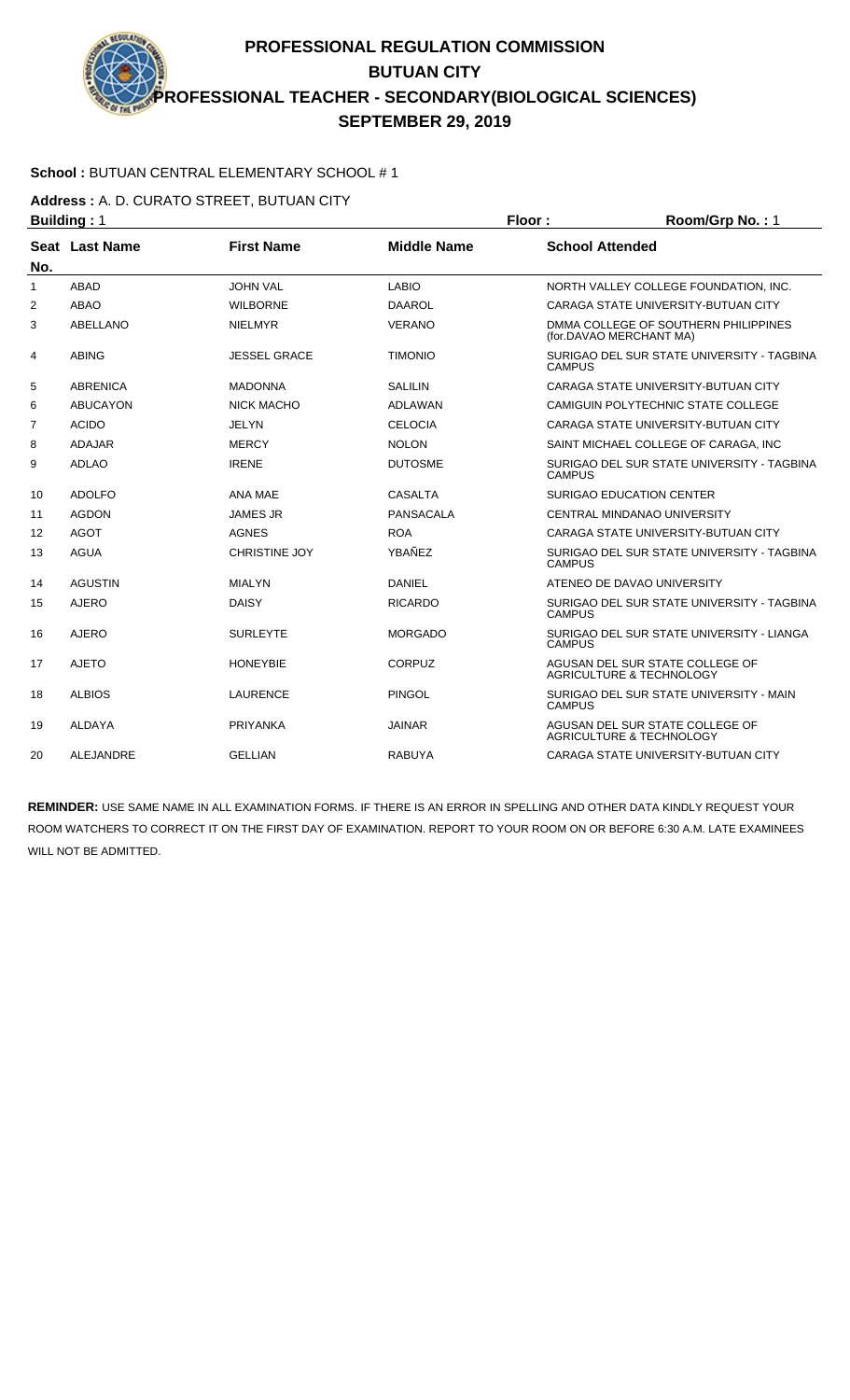### **School :** BUTUAN CENTRAL ELEMENTARY SCHOOL # 1

**Address :** A. D. CURATO STREET, BUTUAN CITY

|     | <b>Building: 1</b> |                      |                    | Floor:                 | Room/Grp No.: 2                                                        |
|-----|--------------------|----------------------|--------------------|------------------------|------------------------------------------------------------------------|
| No. | Seat Last Name     | <b>First Name</b>    | <b>Middle Name</b> | <b>School Attended</b> |                                                                        |
| 1   | <b>ALEJANDRO</b>   | <b>JEAN MI</b>       | <b>BARRIENTOS</b>  |                        | DAVAO DOCTORS COLLEGE, INC.                                            |
| 2   | <b>ALMADIN</b>     | <b>FLORENCE JHUN</b> | <b>FAROL</b>       |                        | MINDANAO STATE UNIVERSITY-MARAWI CITY                                  |
| 3   | <b>ALMEDA</b>      | <b>JESA ANGEL</b>    | <b>SUMANOY</b>     |                        | CARAGA STATE UNIVERSITY-BUTUAN CITY                                    |
| 4   | <b>ALMENCION</b>   | <b>RONA MAE</b>      | <b>ELEDIA</b>      | <b>CAMPUS</b>          | SURIGAO DEL SUR STATE UNIVERSITY - LIANGA                              |
| 5   | ALVARADO           | ANALYN               | <b>DELGADO</b>     |                        | SURIGAO STATE COLLEGE OF TECHNOLOGY                                    |
| 6   | <b>ALVAREZ</b>     | <b>CHARDEMIE</b>     | <b>ALCANTARA</b>   | <b>CAMPUS</b>          | SURIGAO DEL SUR STATE UNIVERSITY - LIANGA                              |
| 7   | <b>ALVAREZ</b>     | <b>REGINE</b>        | <b>MORENO</b>      | <b>CAMPUS</b>          | SURIGAO DEL SUR STATE UNIVERSITY - LIANGA                              |
| 8   | <b>ALVERO</b>      | <b>ROMART LLOYD</b>  | <b>BALBUENA</b>    | <b>CAMPUS</b>          | SURIGAO DEL SUR STATE UNIVERSITY - MAIN                                |
| 9   | AM-IS              | <b>SHARLYN</b>       | <b>SOLON</b>       | <b>CAMPUS</b>          | SURIGAO DEL SUR STATE UNIVERSITY - TAGBINA                             |
| 10  | <b>AMADO</b>       | AKEEM                | <b>LIMBO</b>       |                        | CARAGA STATE UNIVERSITY-BUTUAN CITY                                    |
| 11  | <b>AMESTOSO</b>    | <b>JONAH MARIE</b>   |                    |                        | AGUSAN DEL SUR STATE COLLEGE OF<br><b>AGRICULTURE &amp; TECHNOLOGY</b> |
| 12  | <b>ANANORIA</b>    | <b>APRIL DENNIS</b>  | <b>BASTES</b>      |                        | SAINT FRANCIS XAVIER COLLEGE                                           |
| 13  | <b>ANDAL</b>       | <b>MARJORIE FE</b>   | LLENO              | <b>CAMPUS</b>          | SURIGAO DEL SUR STATE UNIVERSITY - TAGBINA                             |
| 14  | <b>ANINO</b>       | JAN LYKA             | <b>TRUGILLO</b>    | <b>CANTILAN CAMPUS</b> | SURIGAO DEL SUR STATE UNIVERSITY -                                     |
| 15  | <b>ANINOHON</b>    | <b>PINKY</b>         | <b>DELABAHAN</b>   | COLL)                  | FATHER SATURNINO URIOS UNIVERSITY (URIOS                               |
| 16  | ANQUILLANO         | <b>MARIA TERESA</b>  | <b>CALUNING</b>    | <b>CAMPUS</b>          | SURIGAO DEL SUR STATE UNIVERSITY - LIANGA                              |
| 17  | <b>ANTIGRO</b>     | <b>MARICHEN</b>      | <b>GOLLOSO</b>     | <b>TECHNOLOGY</b>      | SIARGAO NATIONAL COLLEGE OF SCIENCE &                                  |
| 18  | <b>ANTONIANO</b>   | CHEZKA CZARINA       | CASTELLANO         | SCH. OF NRSNG.)        | BUTUAN DOCTORS COLLEGE (BUTUAN DR. HSP.                                |
| 19  | <b>ANTOQUE</b>     | <b>MICHELLE</b>      | <b>GARSULA</b>     | <b>CAMPUS</b>          | SURIGAO DEL SUR STATE UNIVERSITY - TAGBINA                             |
| 20  | <b>ANUD</b>        | <b>JONAH</b>         | <b>BARRETO</b>     | UNIVERSITY OF BOHOL    |                                                                        |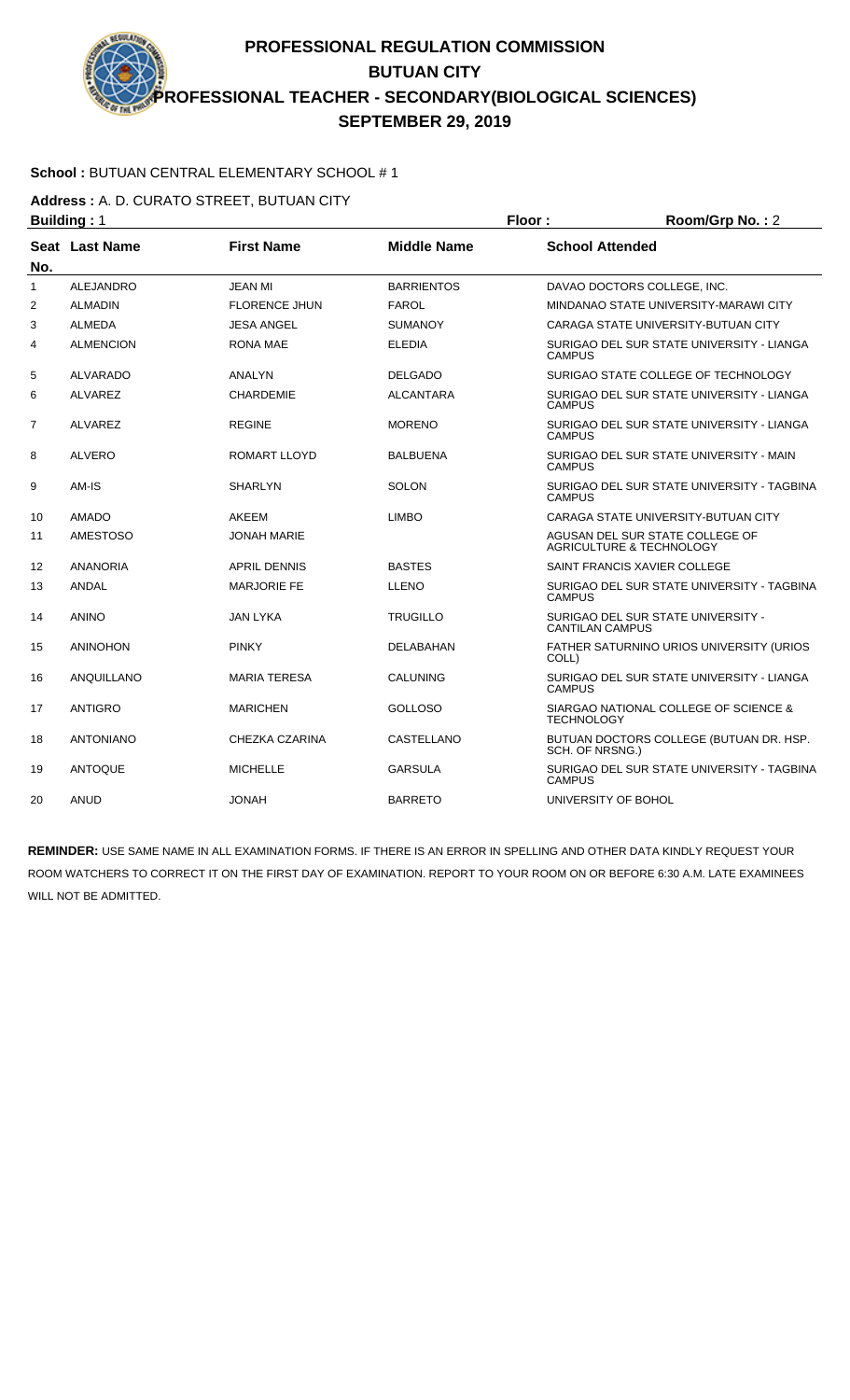### **School :** BUTUAN CENTRAL ELEMENTARY SCHOOL # 1

**Address :** A. D. CURATO STREET, BUTUAN CITY

|                | <b>Building: 1</b>    |                     |                    | Floor:<br>Room/Grp No.: 3 |                                                                                |
|----------------|-----------------------|---------------------|--------------------|---------------------------|--------------------------------------------------------------------------------|
| No.            | <b>Seat Last Name</b> | <b>First Name</b>   | <b>Middle Name</b> | <b>School Attended</b>    |                                                                                |
| 1              | <b>APARENTE</b>       | <b>REALYN</b>       | <b>TESIORNA</b>    | <b>TECHNOLOGY</b>         | SIARGAO NATIONAL COLLEGE OF SCIENCE &                                          |
| 2              | <b>APDUHAN</b>        | <b>JUCIL COLEEN</b> | <b>DAGDAG</b>      |                           | CARAGA STATE UNIVERSITY-BUTUAN CITY                                            |
| 3              | <b>AQUINO</b>         | <b>JOVETTE</b>      | <b>BANAO</b>       |                           | CARAGA STATE UNIVERSITY-BUTUAN CITY                                            |
| 4              | <b>ARANZO</b>         | <b>JOY</b>          | <b>ROMANO</b>      |                           | <b>BUKIDNON STATE UNIVERSITY (FOR. BUKIDNON)</b><br>STATE COLLEGE)-MAIN CAMPUS |
| 5              | <b>ARCHIVAL</b>       | <b>DIOGEN</b>       | <b>PAMUGAS</b>     |                           | CARAGA STATE UNIVERSITY-BUTUAN CITY                                            |
| 6              | <b>AREJA</b>          | <b>GHEL JEE</b>     | <b>ALBA</b>        | <b>CAMPUS</b>             | SURIGAO DEL SUR STATE UNIVERSITY - TAGBINA                                     |
| $\overline{7}$ | ARIAR                 | <b>CAMILLE JOY</b>  | CREDO              | <b>CAMPUS</b>             | SURIGAO DEL SUR STATE UNIVERSITY - TAGBINA                                     |
| 8              | <b>ARMODIA</b>        | <b>CHARRY</b>       | OSTOS              |                           | AGUSAN DEL SUR STATE COLLEGE OF<br><b>AGRICULTURE &amp; TECHNOLOGY</b>         |
| 9              | <b>ARO</b>            | ANGELA              | <b>GARRIDO</b>     |                           | CARAGA STATE UNIVERSITY-BUTUAN CITY                                            |
| 10             | <b>AROY</b>           | <b>ELYSA KIM</b>    | <b>FEBRA</b>       | <b>CAMPUS</b>             | SURIGAO DEL SUR STATE UNIVERSITY - TAGBINA                                     |
| 11             | <b>ARROGANTE</b>      | <b>CRISFE</b>       | <b>RANA</b>        |                           | CARAGA STATE UNIVERSITY-BUTUAN CITY                                            |
| 12             | <b>ASUMBRADO</b>      | <b>MARK ANTHONY</b> | PELICANO           | <b>CAMPUS</b>             | SURIGAO DEL SUR STATE UNIVERSITY - TAGBINA                                     |
| 13             | <b>AUMAN</b>          | <b>MARITES</b>      | <b>BAYNAS</b>      | <b>FOUNDATION</b>         | DON JOSE ECLEO MEMORIAL EDUCATIONAL                                            |
| 14             | <b>AVILA</b>          | <b>MARY ANN</b>     | <b>BONGCAC</b>     |                           | SAINT THERESA COLLEGE-TANDAG                                                   |
| 15             | <b>AYALA</b>          | <b>YVON</b>         | <b>LUZON</b>       | <b>CAMPUS</b>             | SURIGAO DEL SUR STATE UNIVERSITY - TAGBINA                                     |
| 16             | <b>AYUBAN</b>         | <b>GERALDIN</b>     | <b>FLORES</b>      |                           | CARAGA STATE UNIVERSITY-BUTUAN CITY                                            |
| 17             | <b>BABANTO</b>        | <b>GRACE LYN</b>    | <b>JADMAN</b>      |                           | CAMIGUIN POLYTECHNIC STATE COLLEGE                                             |
| 18             | <b>BABAYLAN</b>       | <b>MIRASOL</b>      | PAYLANGCO          |                           | CAMIGUIN POLYTECHNIC STATE COLLEGE                                             |
| 19             | <b>BACLAYON</b>       | <b>MELCHIE</b>      | <b>BELARMA</b>     |                           | NORTHERN MINDANAO COLLEGE                                                      |
| 20             | <b>BADANA</b>         | NIñA MAY            | <b>LIM</b>         | COLL)                     | <b>FATHER SATURNINO URIOS UNIVERSITY (URIOS)</b>                               |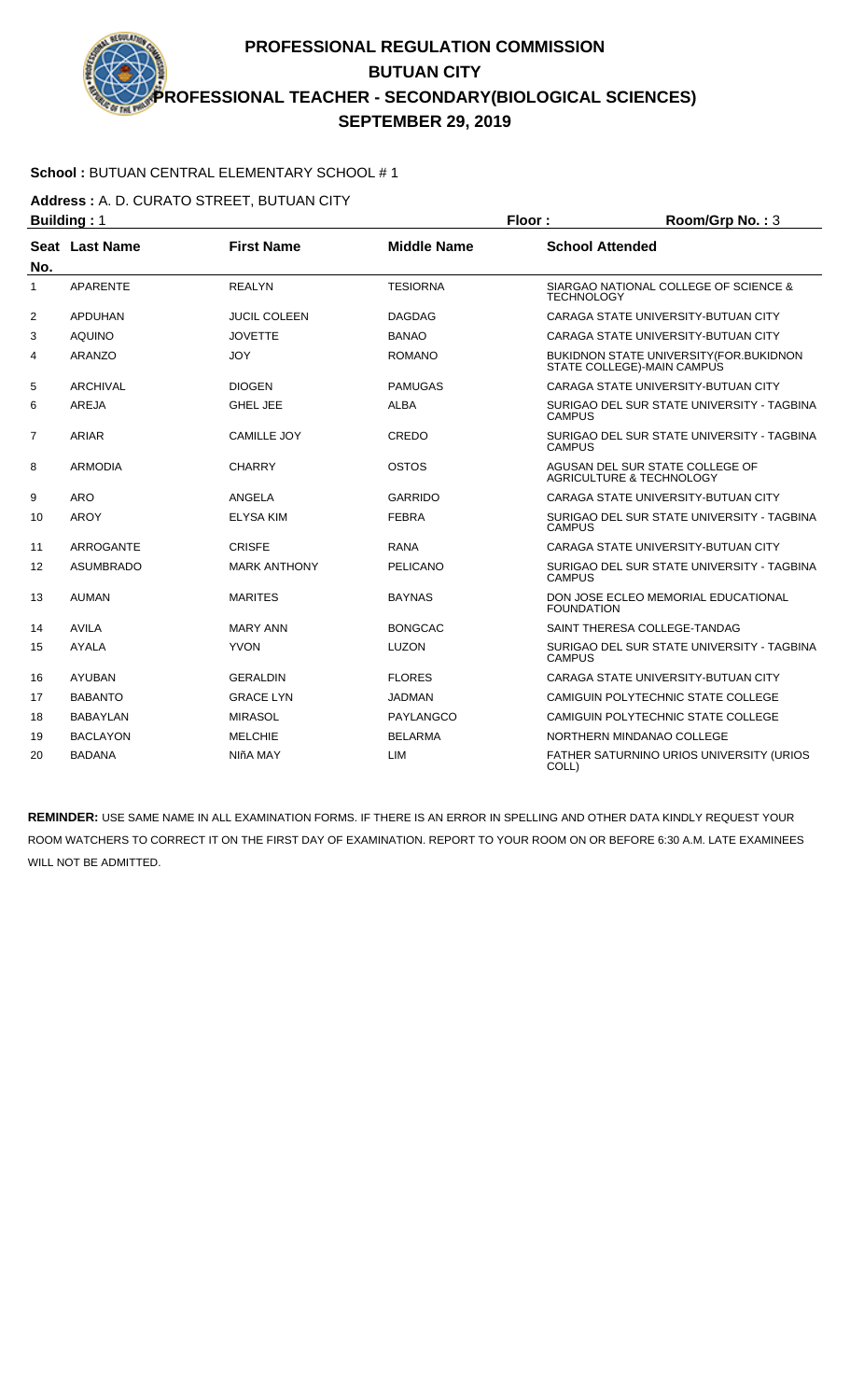### **School :** BUTUAN CENTRAL ELEMENTARY SCHOOL # 1

**Address :** A. D. CURATO STREET, BUTUAN CITY

|                | <b>Building: 1</b> |                     |                    | Floor:                   | Room/Grp No.: 4                                                        |
|----------------|--------------------|---------------------|--------------------|--------------------------|------------------------------------------------------------------------|
|                | Seat Last Name     | <b>First Name</b>   | <b>Middle Name</b> | <b>School Attended</b>   |                                                                        |
| No.            |                    |                     |                    |                          |                                                                        |
| $\mathbf{1}$   | <b>BADILLA</b>     | <b>EDILMERO</b>     | <b>DONOSO</b>      |                          | HOLY CHILD COLLEGE OF BUTUAN                                           |
| 2              | <b>BADLIS</b>      | <b>VIVIAN</b>       | <b>RAMPOLA</b>     | <b>TACURONG</b>          | SULTAN KUDARAT STATE UNIVERSITY-                                       |
| 3              | <b>BAGNOL</b>      | <b>DIANA ROSE</b>   | <b>ABADENIS</b>    | <b>CAMPUS</b>            | SURIGAO DEL SUR STATE UNIVERSITY - MAIN                                |
| 4              | <b>BAGONOC</b>     | <b>ODYFIER</b>      | <b>AQUINO</b>      | <b>VALENCIA COLLEGES</b> |                                                                        |
| 5              | <b>BAHALLA</b>     | ARMAN               | <b>AGOCOY</b>      |                          | AGUSAN DEL SUR STATE COLLEGE OF<br><b>AGRICULTURE &amp; TECHNOLOGY</b> |
| 6              | <b>BAHI-AN</b>     | <b>EVE</b>          | <b>MORILLON</b>    | SCH. OF NRSNG.)          | BUTUAN DOCTORS COLLEGE (BUTUAN DR. HSP.                                |
| $\overline{7}$ | <b>BAJAO</b>       | <b>MARCHIE</b>      | <b>DARAMAN</b>     | <b>CANTILAN CAMPUS</b>   | SURIGAO DEL SUR STATE UNIVERSITY -                                     |
| 8              | <b>BALABA</b>      | <b>JAMES MARK</b>   | <b>GOLORAN</b>     |                          | CARAGA STATE UNIVERSITY-BUTUAN CITY                                    |
| 9              | <b>BALAGON</b>     | <b>MYRA</b>         | <b>ESPINOZA</b>    |                          | SURIGAO STATE COLLEGE OF TECHNOLOGY                                    |
| 10             | <b>BALASON</b>     | PATRICIA ROLLYN     | <b>ACEVEDO</b>     | <b>CAMPUS</b>            | SURIGAO DEL SUR STATE UNIVERSITY - LIANGA                              |
| 11             | <b>BALDO</b>       | <b>ROSIE</b>        | <b>GERCAN</b>      |                          | CARAGA STATE UNIVERSITY-BUTUAN CITY                                    |
| 12             | <b>BALITE</b>      | <b>FLORENCE MAE</b> | <b>MONTILLA</b>    |                          | CAMIGUIN POLYTECHNIC STATE COLLEGE                                     |
| 13             | <b>BALLOZOS</b>    | <b>GEZEL</b>        | <b>SISLES</b>      |                          | CAMIGUIN POLYTECHNIC STATE COLLEGE                                     |
| 14             | <b>BALUAT</b>      | <b>GIERIN MARY</b>  | OROPEL             | COLL)                    | FATHER SATURNINO URIOS UNIVERSITY (URIOS                               |
| 15             | <b>BANAL</b>       | <b>LESLIE</b>       | <b>SANTOS</b>      |                          | NORTH DAVAO COLLEGE-TAGUM FOUNDATION                                   |
| 16             | <b>BANGALAO</b>    | <b>VINCENT</b>      | CABALBAL           |                          | AGUSAN DEL SUR STATE COLLEGE OF<br><b>AGRICULTURE &amp; TECHNOLOGY</b> |
| 17             | <b>BANIAS</b>      | <b>DYNA</b>         | <b>AVENUE</b>      |                          | CARAGA STATE UNIVERSITY-BUTUAN CITY                                    |
| 18             | <b>BANUELOS</b>    | <b>KHAREN GRACE</b> | <b>MALALIS</b>     |                          | SURIGAO STATE COLLEGE OF TECHNOLOGY                                    |
| 19             | <b>BARCELONA</b>   | <b>ANA LIAN</b>     | <b>RECTIN</b>      | AQUINAS UNIVERSITY       |                                                                        |
| 20             | <b>BARILLO</b>     | <b>MARYJANE</b>     | EPE                | <b>CAMPUS</b>            | SURIGAO DEL SUR STATE UNIVERSITY - TAGBINA                             |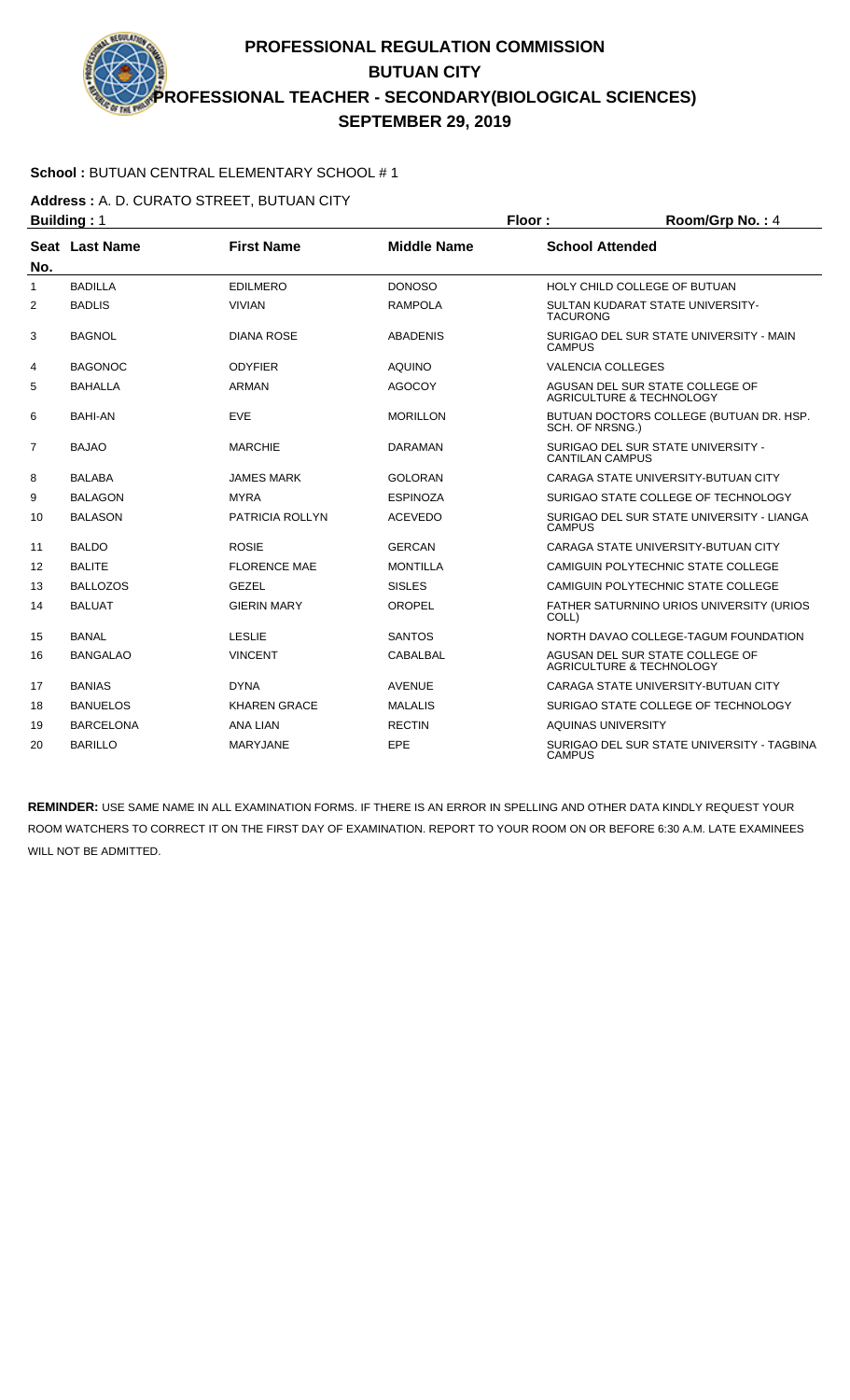### **School :** BUTUAN CENTRAL ELEMENTARY SCHOOL # 1

**Address :** A. D. CURATO STREET, BUTUAN CITY

|                   | <b>Building: 1</b> |                       |                    | Floor:                                                      | Room/Grp No.: 5                                                        |
|-------------------|--------------------|-----------------------|--------------------|-------------------------------------------------------------|------------------------------------------------------------------------|
|                   | Seat Last Name     | <b>First Name</b>     | <b>Middle Name</b> | <b>School Attended</b>                                      |                                                                        |
| No.               |                    |                       |                    |                                                             |                                                                        |
| $\mathbf{1}$      | <b>BARING</b>      | <b>GEMEMA</b>         | <b>ARCIBAL</b>     |                                                             | CARAGA STATE UNIVERSITY-BUTUAN CITY                                    |
| 2                 | <b>BARONA</b>      | <b>RYLLE ANDRIAN</b>  | <b>PANASE</b>      |                                                             | ARRIESGADO COLLEGE FOUNDATION, INC.                                    |
| 3                 | <b>BARQUILLA</b>   | <b>NICOL JAN</b>      | COQUILLA           | <b>CAMPUS</b>                                               | SURIGAO DEL SUR STATE UNIVERSITY - LIANGA                              |
| 4                 | <b>BARRIOS</b>     | <b>NIJANE KAY</b>     | <b>ENGAG</b>       |                                                             | CARAGA STATE UNIVERSITY-BUTUAN CITY                                    |
| 5                 | <b>BAUSING</b>     | <b>VICKY FHENNIE</b>  | <b>GONZALES</b>    |                                                             | SURIGAO STATE COLLEGE OF TECHNOLOGY                                    |
| 6                 | <b>BAUSING</b>     | <b>VIETHY FRITZIE</b> | <b>GONZALES</b>    |                                                             | SURIGAO STATE COLLEGE OF TECHNOLOGY                                    |
| $\overline{7}$    | <b>BAUTE</b>       | <b>JOCY</b>           | <b>ELEO</b>        |                                                             | CARAGA STATE UNIVERSITY-BUTUAN CITY                                    |
| 8                 | <b>BAUTISTA</b>    | <b>JUDY ANN</b>       | CANDA              | <b>CAMPUS</b>                                               | SURIGAO DEL SUR STATE UNIVERSITY - LIANGA                              |
| 9                 | <b>BAUTISTA</b>    | <b>NETTY</b>          | LAGUA              | SURIGAO DEL SUR STATE UNIVERSITY - MAIN<br><b>CAMPUS</b>    |                                                                        |
| 10                | <b>BAYHON</b>      | <b>JESAN</b>          | <b>NOGALIZA</b>    | <b>TECHNOLOGY</b>                                           | SIARGAO NATIONAL COLLEGE OF SCIENCE &                                  |
| 11                | <b>BAYSON</b>      | <b>FLORIE JANE</b>    | <b>BABAYSON</b>    |                                                             | CAMIGUIN POLYTECHNIC STATE COLLEGE                                     |
| $12 \overline{ }$ | <b>BELARMA</b>     | <b>ANNALYN</b>        | <b>SENO</b>        |                                                             | AGUSAN DEL SUR COLLEGE                                                 |
| 13                | <b>BERMOY</b>      | <b>MERLYTA</b>        | <b>VICENTE</b>     |                                                             | SURIGAO STATE COLLEGE OF TECHNOLOGY                                    |
| 14                | <b>BESITULO</b>    | <b>SARAH MAE</b>      | <b>MANLAPAZ</b>    |                                                             | AGUSAN DEL SUR STATE COLLEGE OF<br><b>AGRICULTURE &amp; TECHNOLOGY</b> |
| 15                | <b>BETCO</b>       | <b>GLENN</b>          | <b>LABAJO</b>      |                                                             | CARAGA STATE UNIVERSITY-BUTUAN CITY                                    |
| 16                | <b>BETE</b>        | <b>ANET GRACE</b>     | <b>GALLEGO</b>     |                                                             | CARAGA STATE UNIVERSITY-BUTUAN CITY                                    |
| 17                | <b>BETONIO</b>     | <b>JELIE ANN</b>      | <b>AVILA</b>       | <b>CAMPUS</b>                                               | SURIGAO DEL SUR STATE UNIVERSITY - MAIN                                |
| 18                | <b>BONGALTO</b>    | <b>EJ</b>             | PEDRABLANCA        |                                                             | CARAGA STATE UNIVERSITY-BUTUAN CITY                                    |
| 19                | <b>BONGATO</b>     | <b>JUDELYN</b>        | <b>ZABALA</b>      | SURIGAO DEL SUR STATE UNIVERSITY - TAGBINA<br><b>CAMPUS</b> |                                                                        |
| 20                | <b>BOQUE</b>       | <b>ANNIE ROSE</b>     | <b>ESTOJERO</b>    |                                                             | CARAGA STATE UNIVERSITY-BUTUAN CITY                                    |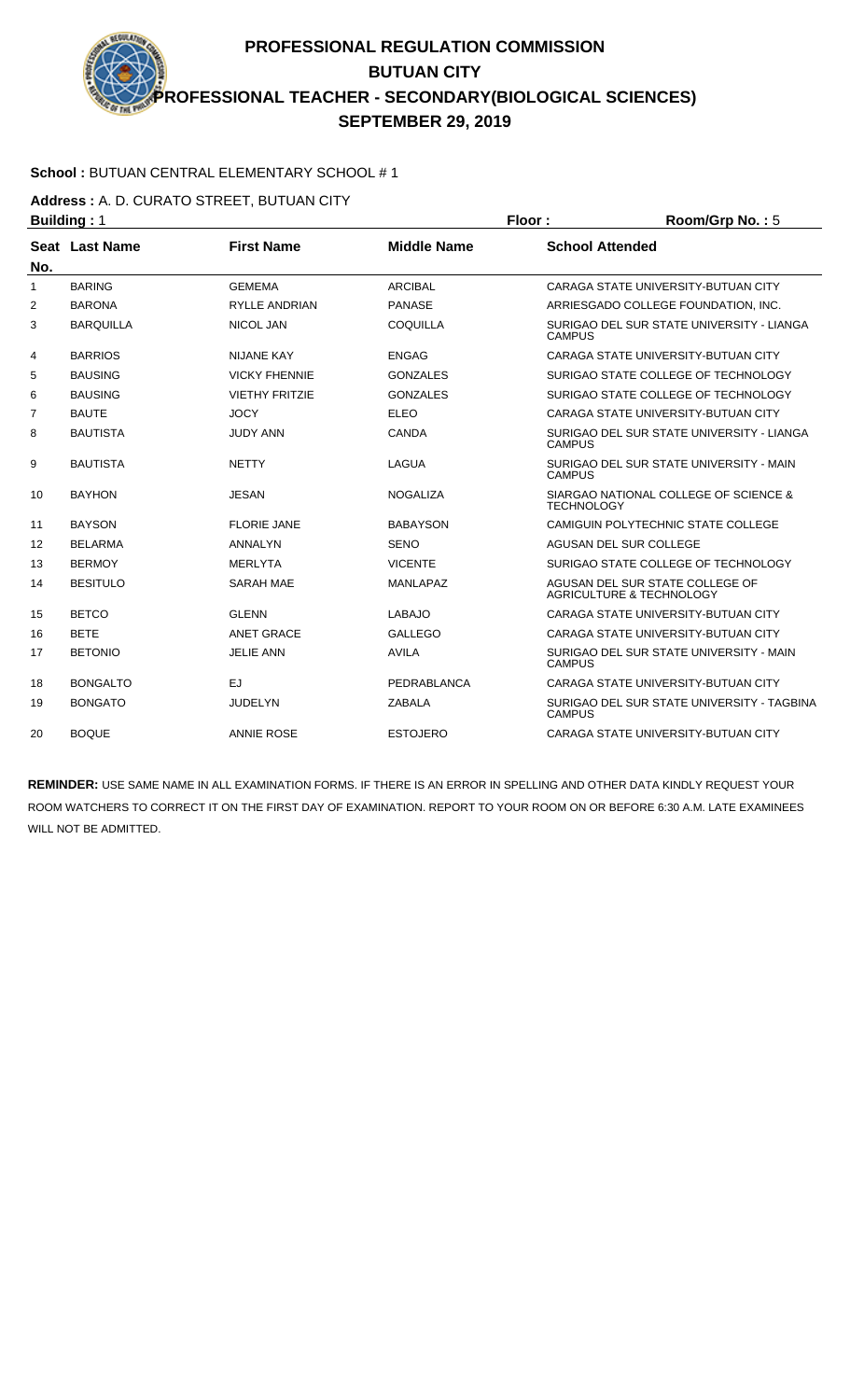### **School :** BUTUAN CENTRAL ELEMENTARY SCHOOL # 1

**Address :** A. D. CURATO STREET, BUTUAN CITY

|                   | <b>Building: 1</b>    |                      |                    | Floor:<br>Room/Grp No.: 6 |                                                                                |
|-------------------|-----------------------|----------------------|--------------------|---------------------------|--------------------------------------------------------------------------------|
| No.               | <b>Seat Last Name</b> | <b>First Name</b>    | <b>Middle Name</b> | <b>School Attended</b>    |                                                                                |
| 1                 | <b>BOTONA</b>         | <b>SHEENA</b>        | <b>RIVAS</b>       |                           | SURIGAO STATE COLLEGE OF TECHNOLOGY                                            |
| 2                 | <b>BUAR</b>           | PAT JAMES NEÑO       | <b>ORNIETA</b>     | <b>CANTILAN CAMPUS</b>    | SURIGAO DEL SUR STATE UNIVERSITY -                                             |
| 3                 | <b>BUCAG</b>          | AARON DEO JAY        | <b>ROSETE</b>      |                           | CARAGA STATE UNIVERSITY-BUTUAN CITY                                            |
| 4                 | <b>BUELBA</b>         | <b>ASRIEL</b>        | <b>DUNAN</b>       | <b>CAMPUS</b>             | SURIGAO DEL SUR STATE UNIVERSITY - TAGBINA                                     |
| 5                 | <b>BUENAFLOR</b>      | <b>ROSIELEN</b>      | <b>SUAREZ</b>      | <b>CAMPUS</b>             | SURIGAO DEL SUR STATE UNIVERSITY - MAIN                                        |
| 6                 | <b>BULAQUIÑA</b>      | <b>MARIA LOBELLE</b> | <b>TAN</b>         | <b>CAMPUS</b>             | SURIGAO DEL SUR STATE UNIVERSITY - TAGBINA                                     |
| $\overline{7}$    | <b>BUNIEL</b>         | <b>MICHELLE</b>      | <b>FEROLINO</b>    | <b>CANTILAN CAMPUS</b>    | SURIGAO DEL SUR STATE UNIVERSITY -                                             |
| 8                 | <b>BURLAT</b>         | <b>JANEZEL</b>       | <b>CALEJESAN</b>   | <b>CAMPUS</b>             | SURIGAO DEL SUR STATE UNIVERSITY - MAIN                                        |
| 9                 | <b>BUTAO</b>          | <b>ALLYN MAY</b>     | <b>MACAPILI</b>    | COLL)                     | FATHER SATURNINO URIOS UNIVERSITY (URIOS                                       |
| 10                | <b>CABAJES</b>        | <b>BUENAVENTURA</b>  | <b>MONTENEGRO</b>  | <b>CAMPUS</b>             | SURIGAO DEL SUR STATE UNIVERSITY - MAIN                                        |
| 11                | <b>CABAJES</b>        | <b>MARYJANE SHYR</b> | <b>IBAÑEZ</b>      |                           | SURIGAO STATE COLLEGE OF TECHNOLOGY                                            |
| $12 \overline{ }$ | CABALLERO             | <b>ANGEL PEARL</b>   | ABA                |                           | CAMIGUIN POLYTECHNIC STATE COLLEGE                                             |
| 13                | CABALLERO             | <b>RAYMUNDO JR</b>   | <b>GUHIL</b>       |                           | <b>BUKIDNON STATE UNIVERSITY (FOR. BUKIDNON)</b><br>STATE COLLEGE)-MAIN CAMPUS |
| 14                | <b>CABILLAN</b>       | <b>JENNIFER</b>      | <b>ELISAN</b>      |                           | CARAGA STATE UNIVERSITY-BUTUAN CITY                                            |
| 15                | <b>CABONEGRO</b>      | <b>SHEILA</b>        | <b>PALASO</b>      |                           | CARAGA STATE UNIVERSITY-BUTUAN CITY                                            |
| 16                | <b>CABRIZOS</b>       | <b>JOPHINE</b>       | FABIAÑA            |                           | CAMIGUIN POLYTECHNIC STATE COLLEGE                                             |
| 17                | <b>CADUADA</b>        | <b>IAN JAKE</b>      | VERDEBLANCO        | <b>CAMPUS</b>             | SURIGAO DEL SUR STATE UNIVERSITY - TAGBINA                                     |
| 18                | <b>CAGAS</b>          | <b>JOEMARLON</b>     | <b>RELABO</b>      |                           | CARAGA STATE UNIVERSITY-BUTUAN CITY                                            |
| 19                | <b>CALDERON</b>       | <b>JESSEBEL</b>      | <b>MANSINATAO</b>  |                           | AGUSAN DEL SUR STATE COLLEGE OF<br>AGRICULTURE & TECHNOLOGY                    |
| 20                | <b>CALIMBO</b>        | ANNA JOY             | <b>PATAC</b>       |                           | AGUSAN DEL SUR STATE COLLEGE OF<br>AGRICULTURE & TECHNOLOGY                    |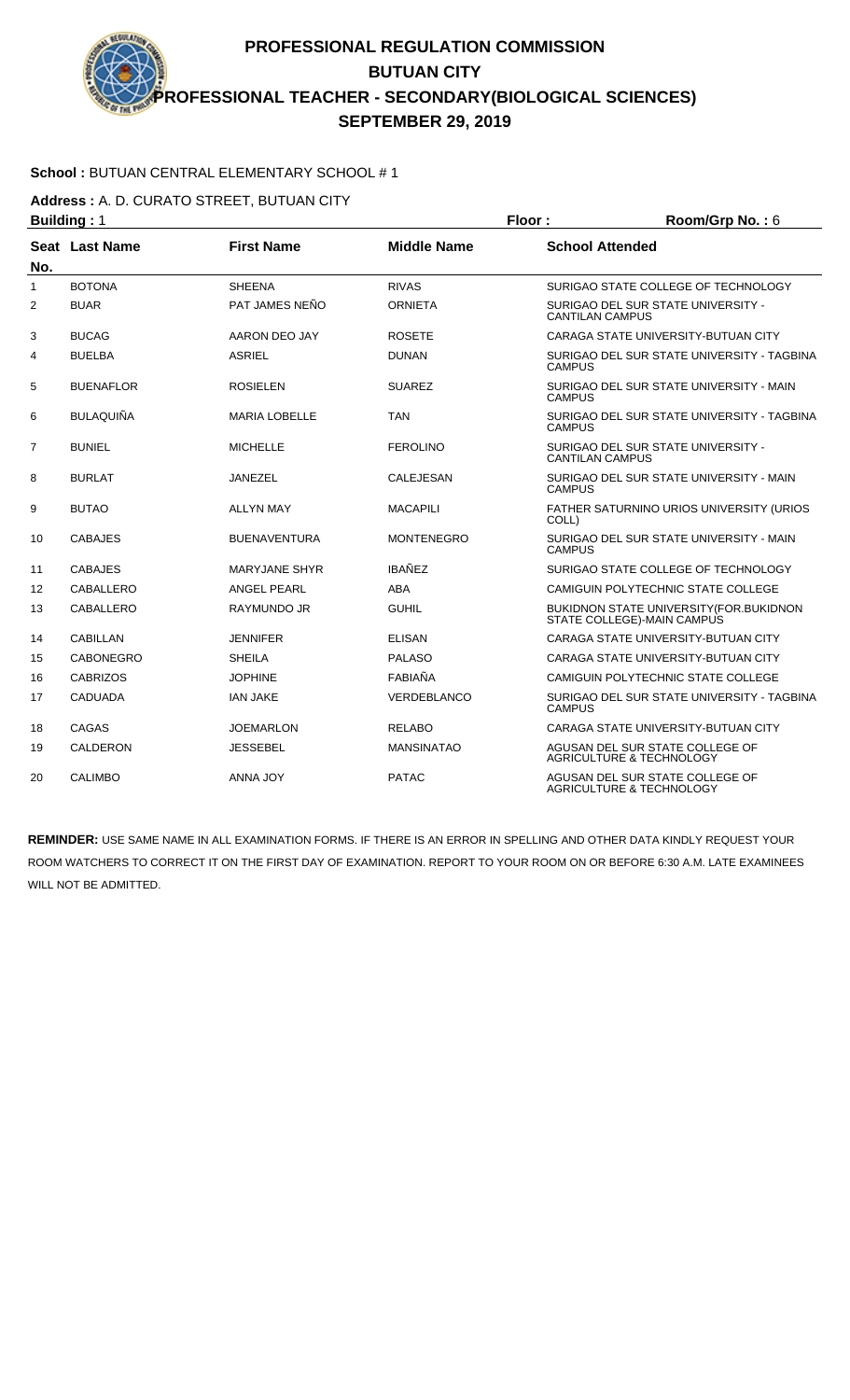### **School :** BUTUAN CENTRAL ELEMENTARY SCHOOL # 1

**Address :** A. D. CURATO STREET, BUTUAN CITY

|                | <b>Building: 1</b> |                              |                    | Floor:                 | Room/Grp No.: 7                                                        |
|----------------|--------------------|------------------------------|--------------------|------------------------|------------------------------------------------------------------------|
|                | Seat Last Name     | <b>First Name</b>            | <b>Middle Name</b> | <b>School Attended</b> |                                                                        |
| No.            |                    |                              |                    |                        |                                                                        |
| 1              | <b>CALIMPUSAN</b>  | ANGELICA                     | <b>LOR</b>         |                        | CARAGA STATE UNIVERSITY-BUTUAN CITY                                    |
| 2              | <b>CALISING</b>    | <b>DANDIE</b>                | <b>RIVAS</b>       | <b>CAMPUS</b>          | SURIGAO DEL SUR STATE UNIVERSITY - MAIN                                |
| 3              | CALLEZA            | <b>IRISH</b>                 | <b>TELLEROS</b>    |                        | AGUSAN DEL SUR STATE COLLEGE OF<br><b>AGRICULTURE &amp; TECHNOLOGY</b> |
| 4              | <b>CALUM</b>       | JEANN                        | <b>TABERNERO</b>   |                        | SURIGAO STATE COLLEGE OF TECHNOLOGY                                    |
| 5              | <b>CALUNSAG</b>    | <b>NIN</b>                   | <b>OLIVA</b>       |                        | CARAGA STATE UNIVERSITY-BUTUAN CITY                                    |
| 6              | CALZADO            | LADYMAE                      | <b>PANCHO</b>      | <b>CAMPUS</b>          | SURIGAO DEL SUR STATE UNIVERSITY - TAGBINA                             |
| $\overline{7}$ | <b>CAMINGUE</b>    | <b>FREGIE</b>                | <b>LONGOS</b>      |                        | SURIGAO STATE COLLEGE OF TECHNOLOGY                                    |
| 8              | <b>CAMPOS</b>      | <b>JOCELYN</b>               | <b>PRECIOSO</b>    |                        | CARAGA STATE UNIVERSITY-BUTUAN CITY                                    |
| 9              | <b>CAMPOS</b>      | ROBERTO JR                   | <b>GUIBONE</b>     |                        | CARAGA STATE UNIVERSITY-BUTUAN CITY                                    |
| 10             | CAÑEDA             | <b>CHRISTIAN JAVE ROBERT</b> | <b>TONGOL</b>      | COLL)                  | FATHER SATURNINO URIOS UNIVERSITY (URIOS                               |
| 11             | CAÑO               | <b>MAYLEN</b>                | <b>DAMAYO</b>      | <b>CAMPUS</b>          | SURIGAO DEL SUR STATE UNIVERSITY - TAGBINA                             |
| 12             | CAÑONERO           | <b>KENNETH</b>               | ALONSAGAY          |                        | AGUSAN DEL SUR STATE COLLEGE OF<br><b>AGRICULTURE &amp; TECHNOLOGY</b> |
| 13             | CANOY              | <b>MAYLANIE</b>              | <b>SALAVERIA</b>   |                        | AGUSAN DEL SUR STATE COLLEGE OF<br><b>AGRICULTURE &amp; TECHNOLOGY</b> |
| 14             | CAPON              | <b>CRISTINE JOY</b>          | <b>MENDEZ</b>      |                        | NORTHERN MINDANAO COLLEGE                                              |
| 15             | CARIDO             | PRECY-ANN                    |                    | COLL)                  | FATHER SATURNINO URIOS UNIVERSITY (URIOS                               |
| 16             | CARIÑO             | <b>EMLYN</b>                 | <b>ARECTO</b>      |                        | AGUSAN DEL SUR STATE COLLEGE OF<br><b>AGRICULTURE &amp; TECHNOLOGY</b> |
| 17             | <b>CARLON</b>      | <b>MITCH</b>                 | <b>RAGANIT</b>     |                        | CARAGA STATE UNIVERSITY-BUTUAN CITY                                    |
| 18             | CARO               | <b>JURRY</b>                 | <b>ANDRES</b>      |                        | CARAGA STATE UNIVERSITY-BUTUAN CITY                                    |
| 19             | CASIDO             | <b>GERALDINE</b>             | <b>PANAL</b>       | <b>CAMPUS</b>          | SURIGAO DEL SUR STATE UNIVERSITY - TAGBINA                             |
| 20             | <b>CASUYON</b>     | <b>JHOMARY</b>               | <b>PADING</b>      |                        | CAGAYAN DE ORO COLLEGE                                                 |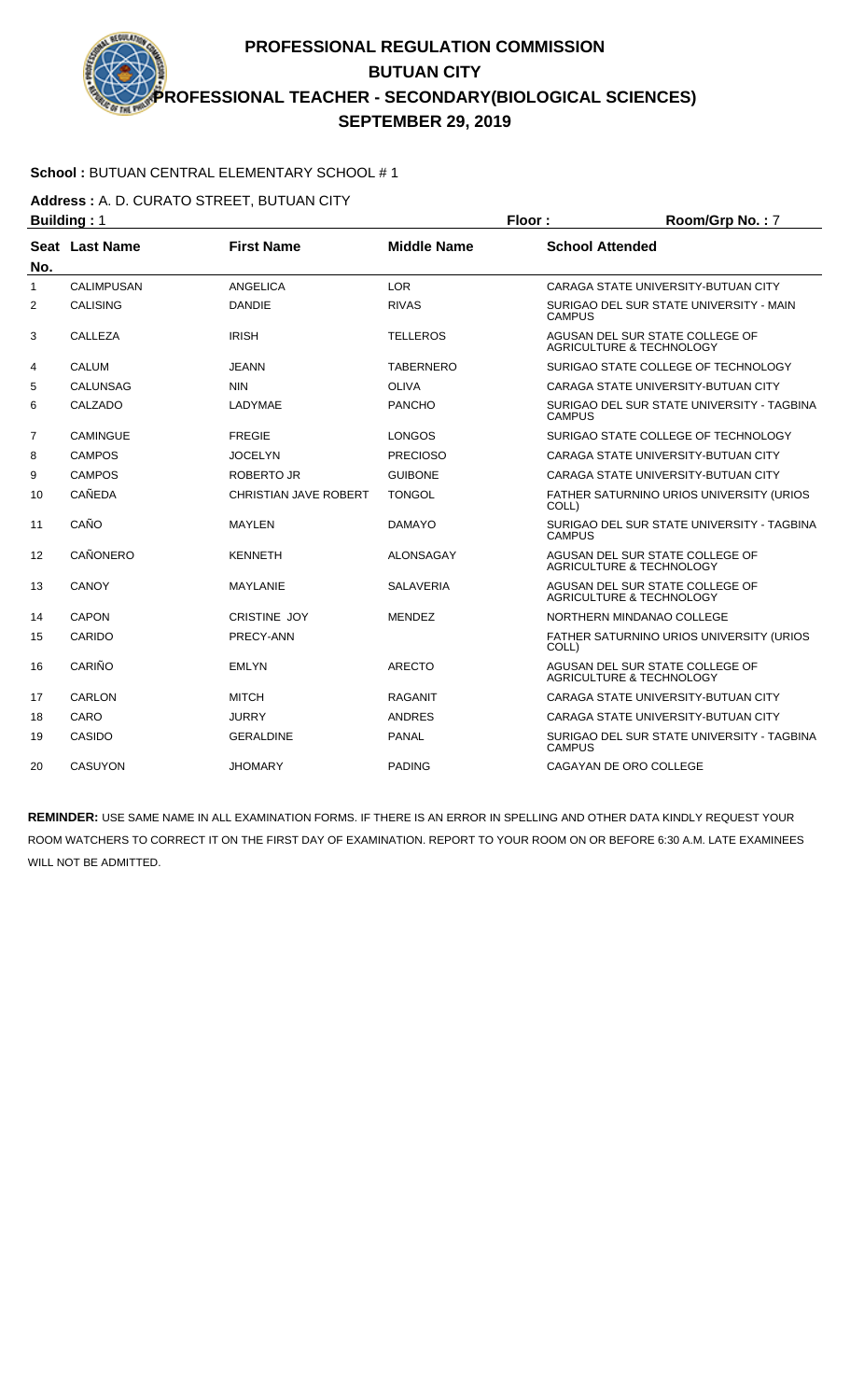### **School :** BUTUAN CENTRAL ELEMENTARY SCHOOL # 1

**Address :** A. D. CURATO STREET, BUTUAN CITY

|                | <b>Building: 1</b> |                       |                    | Floor:<br>Room/Grp No.: 8                                   |                                                                        |
|----------------|--------------------|-----------------------|--------------------|-------------------------------------------------------------|------------------------------------------------------------------------|
|                | Seat Last Name     | <b>First Name</b>     | <b>Middle Name</b> | <b>School Attended</b>                                      |                                                                        |
| No.            |                    |                       |                    |                                                             |                                                                        |
| $\mathbf{1}$   | CAYARI             | <b>ROLAN</b>          | <b>DAGALA</b>      |                                                             | SURIGAO STATE COLLEGE OF TECHNOLOGY                                    |
| $\overline{2}$ | <b>CERVANTES</b>   | <b>FARRAH PHIL</b>    | DAGON-AY           |                                                             | UNIVERSITY OF SANTO TOMAS                                              |
| 3              | <b>CIRIO</b>       | ROBEN JOSEPH          | CAS                | <b>FOUNDATION</b>                                           | DON JOSE ECLEO MEMORIAL EDUCATIONAL                                    |
| 4              | <b>COBERO</b>      | <b>CRISTEL</b>        | <b>DETUYA</b>      |                                                             | CARAGA STATE UNIVERSITY-BUTUAN CITY                                    |
| 5              | <b>COMON</b>       | <b>MERRY JOY</b>      | <b>SULIMA</b>      |                                                             | SURIGAO STATE COLLEGE OF TECHNOLOGY                                    |
| 6              | <b>CONVICTO</b>    | <b>MARIA AYN</b>      | <b>TOLENTINO</b>   | <b>CAMPUS</b>                                               | SURIGAO DEL SUR STATE UNIVERSITY - LIANGA                              |
| $\overline{7}$ | <b>CORANES</b>     | <b>EMELYN</b>         | <b>ORLANDEZ</b>    |                                                             | AGUSAN DEL SUR STATE COLLEGE OF<br><b>AGRICULTURE &amp; TECHNOLOGY</b> |
| 8              | <b>CORMINAL</b>    | <b>COLLEN ANNE</b>    | <b>ENONG</b>       | SURIGAO DEL SUR STATE UNIVERSITY - TAGBINA<br><b>CAMPUS</b> |                                                                        |
| 9              | <b>CORONEL</b>     | <b>MARY JOY</b>       | <b>FLORES</b>      |                                                             | CARAGA STATE UNIVERSITY-BUTUAN CITY                                    |
| 10             | CORTEZ             | <b>SIRAH MAE</b>      | <b>SOLANO</b>      |                                                             | AGUSAN DEL SUR STATE COLLEGE OF<br>AGRICULTURE & TECHNOLOGY            |
| 11             | COSMIANO           | <b>LOVELY JEAN</b>    | <b>BACQUIAL</b>    | <b>CAMPUS</b>                                               | SURIGAO DEL SUR STATE UNIVERSITY - MAIN                                |
| 12             | <b>COSTANILLA</b>  | <b>IRISH</b>          | <b>ALABAT</b>      | <b>CAMPUS</b>                                               | SURIGAO DEL SUR STATE UNIVERSITY - TAGBINA                             |
| 13             | <b>CREENCIA</b>    | ANAMAE                | <b>TIAMZON</b>     |                                                             | SURIGAO STATE COLLEGE OF TECHNOLOGY                                    |
| 14             | CRELIGO            | <b>APRIL JANE</b>     | LIBAY              |                                                             | SURIGAO STATE COLLEGE OF TECHNOLOGY                                    |
| 15             | CRISPO             | <b>OFELIA</b>         | <b>UBAS</b>        |                                                             | NORTHEASTERN MINDANAO COLL.                                            |
| 16             | <b>CUERBO</b>      | <b>DINA MAE</b>       | <b>DEFANTE</b>     | <b>CANTILAN CAMPUS</b>                                      | SURIGAO DEL SUR STATE UNIVERSITY -                                     |
| 17             | <b>CULMINAS</b>    | <b>MARY CECYL</b>     | <b>ESPINOL</b>     |                                                             | SURIGAO STATE COLLEGE OF TECHNOLOGY                                    |
| 18             | <b>CUYNO</b>       | <b>MARY ROSE</b>      | <b>LATRACA</b>     | <b>CAMPUS</b>                                               | SURIGAO DEL SUR STATE UNIVERSITY - TAGBINA                             |
| 19             | <b>DAGCUTA</b>     | <b>JOVA CHRISTINE</b> | <b>CONCHA</b>      |                                                             | DE LOS SANTOS-STI COLLEGE-QUEZON AVENUE                                |
| 20             | <b>DAGOOC</b>      | <b>MONICA</b>         | <b>RAMIREZ</b>     |                                                             | SURIGAO STATE COLLEGE OF TECHNOLOGY                                    |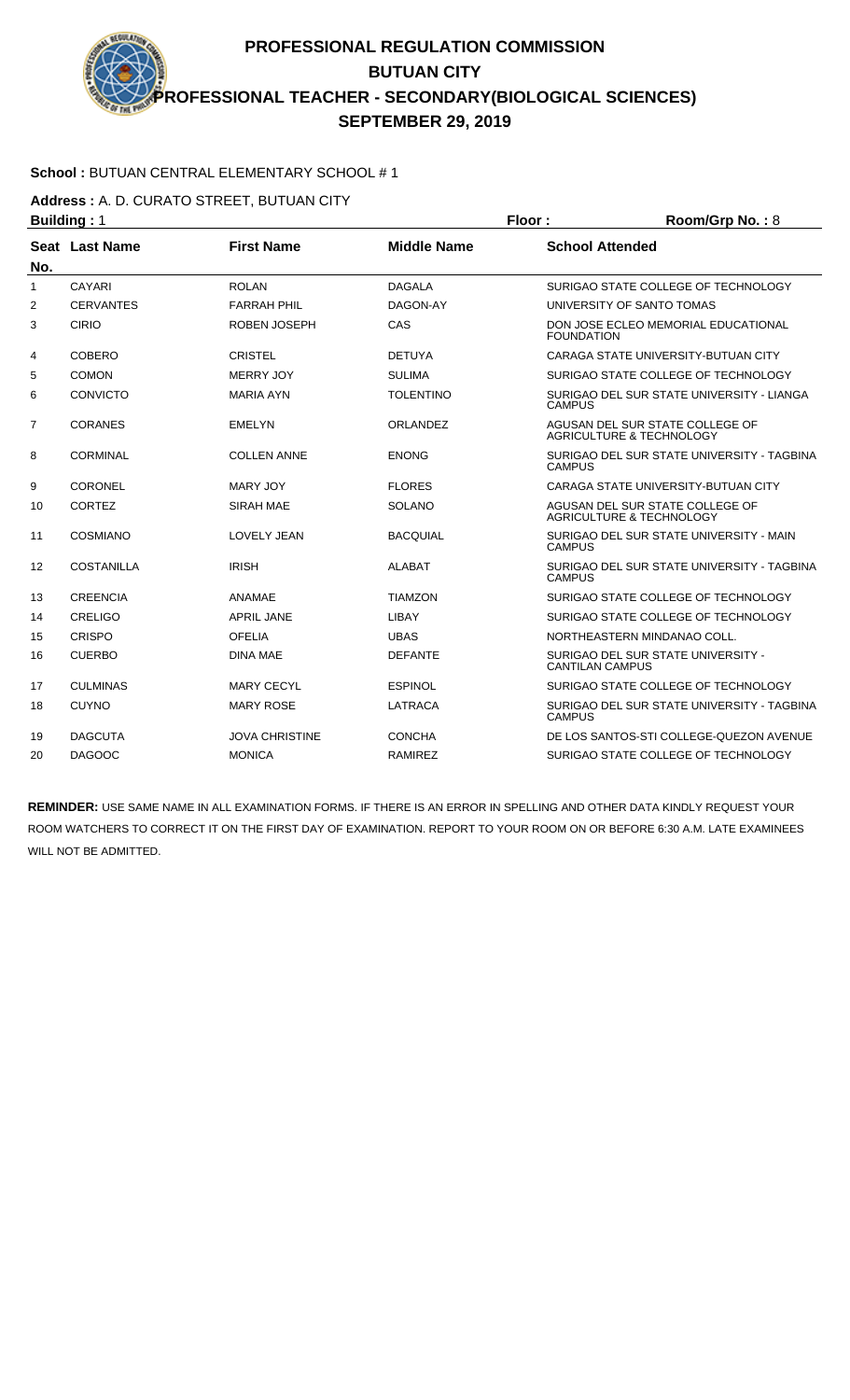### **School :** BUTUAN CENTRAL ELEMENTARY SCHOOL # 1

**Address :** A. D. CURATO STREET, BUTUAN CITY

|                | <b>Building: 1</b> |                        |                    | Floor:                                                   | Room/Grp No.: 9                                                        |
|----------------|--------------------|------------------------|--------------------|----------------------------------------------------------|------------------------------------------------------------------------|
| No.            | Seat Last Name     | <b>First Name</b>      | <b>Middle Name</b> | <b>School Attended</b>                                   |                                                                        |
| $\mathbf{1}$   | <b>DALAYAP</b>     | <b>LEANNE JANE</b>     | <b>BARNUEVO</b>    |                                                          | AGUSAN DEL SUR STATE COLLEGE OF<br>AGRICULTURE & TECHNOLOGY            |
| 2              | <b>DALE</b>        | <b>EMELIA</b>          | <b>PONCE</b>       | OF TECHNOLOGY                                            | MINDANAO STATE UNIVERSITY-ILIGAN INSTITUTE                             |
| 3              | <b>DALIGDIG</b>    | RUBY MAE               |                    |                                                          | AGUSAN DEL SUR STATE COLLEGE OF<br>AGRICULTURE & TECHNOLOGY            |
| 4              | <b>DALLEDA</b>     | <b>DINAFE</b>          | <b>FERNANDEZ</b>   |                                                          | SURIGAO STATE COLLEGE OF TECHNOLOGY                                    |
| 5              | <b>DALOGDOG</b>    | <b>NESTOR JR</b>       | <b>MINGKE</b>      |                                                          | CARAGA STATE UNIVERSITY-BUTUAN CITY                                    |
| 6              | <b>DAMASCO</b>     | <b>JOY</b>             | <b>ALOJADO</b>     | UNIVERSITY OF THE IMMACULATE CONCEPTION-<br><b>DAVAO</b> |                                                                        |
| $\overline{7}$ | <b>DANO</b>        | <b>SHEENAH</b>         | <b>CURISES</b>     |                                                          | CARAGA STATE UNIVERSITY-BUTUAN CITY                                    |
| 8              | <b>DAPIN</b>       | <b>ELLEN MAE</b>       | <b>GUPIT</b>       |                                                          | <b>MOUNTAIN VIEW COLLEGE</b>                                           |
| 9              | <b>DARASIN</b>     | <b>JULIE ANNE LYLE</b> | <b>LAGUINDING</b>  |                                                          | CARAGA STATE UNIVERSITY-BUTUAN CITY                                    |
| 10             | <b>DARAY</b>       | ROWENA LUZ             | <b>ILOGON</b>      | <b>CANTILAN CAMPUS</b>                                   | SURIGAO DEL SUR STATE UNIVERSITY -                                     |
| 11             | DE JESUS           | <b>MERRY JOY</b>       | <b>VERANO</b>      |                                                          | AGUSAN DEL SUR STATE COLLEGE OF<br><b>AGRICULTURE &amp; TECHNOLOGY</b> |
| 12             | <b>DELAWAN</b>     | <b>SOLPHILIP</b>       | <b>ONDOG</b>       |                                                          | AGUSAN DEL SUR STATE COLLEGE OF<br>AGRICULTURE & TECHNOLOGY            |
| 13             | <b>DELIZO</b>      | <b>JUDITH</b>          | <b>JAMERO</b>      |                                                          | SAINT JOSEPH INSTITUTE OF TECHNOLOGY                                   |
| 14             | <b>DESUYO</b>      | <b>RONALD</b>          | <b>DAVID</b>       | <b>CAMPUS</b>                                            | SURIGAO DEL SUR STATE UNIVERSITY - LIANGA                              |
| 15             | <b>DINHAYAN</b>    | <b>DELCAN KING</b>     | <b>MANTILLA</b>    |                                                          | CARAGA STATE UNIVERSITY-BUTUAN CITY                                    |
| 16             | <b>DOBLERO</b>     | <b>RUDELYN</b>         | <b>VALERIO</b>     |                                                          | AGUSAN DEL SUR STATE COLLEGE OF<br>AGRICULTURE & TECHNOLOGY            |
| 17             | <b>DOLAOTA</b>     | <b>JIMBOY</b>          | <b>DOLORITO</b>    |                                                          | SURIGAO STATE COLLEGE OF TECHNOLOGY                                    |
| 18             | <b>DONOGHUE</b>    | MEI                    | <b>CAPUYAN</b>     |                                                          | SOUTHEAST ASIAN COLLEGE (UDMC)                                         |
| 19             | <b>DOYON</b>       | <b>ACEL JANE</b>       | <b>AGRAVANTE</b>   |                                                          | SAINT MICHAEL COLLEGE OF CARAGA. INC                                   |
| 20             | <b>DRAMAYO</b>     | <b>MARY JOY</b>        |                    |                                                          | SURIGAO STATE COLLEGE OF TECHNOLOGY                                    |
| 21             | <b>DUALLO</b>      | <b>VANESSA</b>         | <b>DAO</b>         |                                                          | <b>MATI DOCTORS COLLEGE</b>                                            |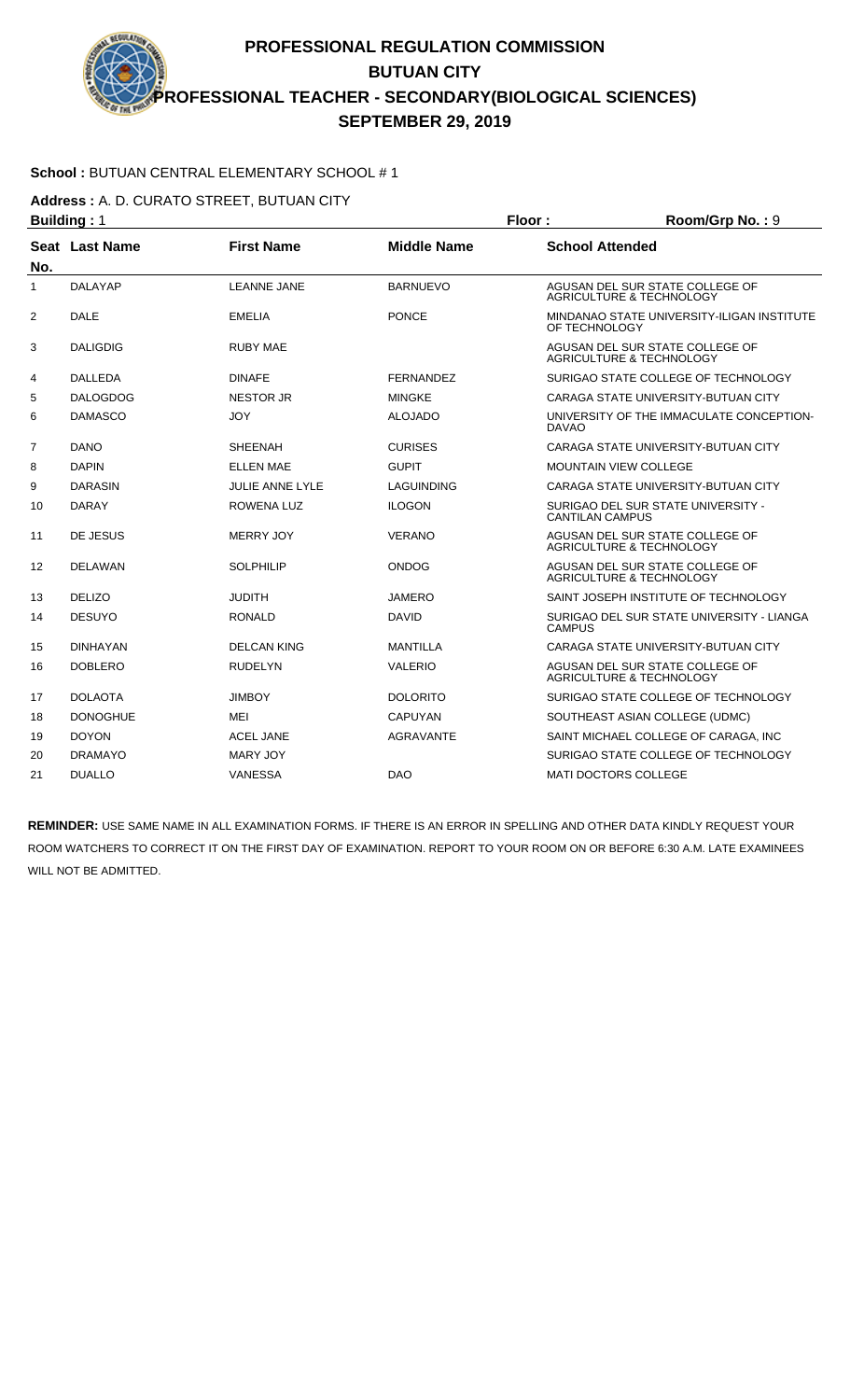#### **School :** BUTUAN CENTRAL ELEMENTARY SCHOOL # 1

**Address :** A. D. CURATO STREET, BUTUAN CITY

|                | <b>Building: 1</b> |                    |                    | Floor:<br>Room/Grp No.: 10 |                                                                        |
|----------------|--------------------|--------------------|--------------------|----------------------------|------------------------------------------------------------------------|
|                | Seat Last Name     | <b>First Name</b>  | <b>Middle Name</b> | <b>School Attended</b>     |                                                                        |
| No.            |                    | <b>JEMIMAH</b>     |                    |                            |                                                                        |
| 1              | <b>DULOS</b>       |                    | <b>BURANDAY</b>    |                            | CARAGA STATE UNIVERSITY-BUTUAN CITY                                    |
| 2              | <b>DUMAPLIN</b>    | <b>RINA</b>        | QUEZADA            |                            | CARAGA STATE UNIVERSITY-BUTUAN CITY                                    |
| 3              | <b>DURANO</b>      | <b>JOCEVEB</b>     | <b>BERNASOR</b>    |                            | AGUSAN DEL SUR STATE COLLEGE OF<br>AGRICULTURE & TECHNOLOGY            |
| 4              | <b>EBASCO</b>      | <b>JOHN REY</b>    | <b>MANGE</b>       |                            | CARAGA STATE UNIVERSITY-BUTUAN CITY                                    |
| 5              | <b>EBEN</b>        | <b>JOHN EARL</b>   | <b>CHUA</b>        |                            | CARAGA STATE UNIVERSITY-BUTUAN CITY                                    |
| 6              | <b>EDRADAN</b>     | <b>EVELYN</b>      | SABUKUHAN          |                            | SAINT PAUL UNIVERSITY-SURIGAO                                          |
| $\overline{7}$ | <b>EDURIA</b>      | MIRIAM JAN MAE     | <b>DELA CRUZ</b>   |                            | MINDANAO STATE UNIVERSITY-NAAWAN                                       |
| 8              | <b>EGOT</b>        | <b>IVANN GRACE</b> | MALOLOY-ON         | COLL)                      | FATHER SATURNINO URIOS UNIVERSITY (URIOS                               |
| 9              | <b>EHIMPLAR</b>    | <b>ALPHA MAE</b>   | <b>TANIO</b>       |                            | CARAGA STATE UNIVERSITY-BUTUAN CITY                                    |
| 10             | <b>ELEDIA</b>      | <b>ERIKA JANE</b>  | <b>ILIGAN</b>      |                            | SURIGAO STATE COLLEGE OF TECHNOLOGY                                    |
| 11             | <b>ELEGINO</b>     | ALEJANDRO JR       | <b>NARVASA</b>     |                            | AGUSAN DEL SUR STATE COLLEGE OF<br>AGRICULTURE & TECHNOLOGY            |
| 12             | <b>ENAD</b>        | <b>ALLEN GRACE</b> | <b>GAJOL</b>       |                            | SAINT PAUL UNIVERSITY-SURIGAO                                          |
| 13             | <b>ENDRIGA</b>     | <b>MAEDELYN</b>    | <b>ORIENDO</b>     | <b>CAMPUS</b>              | SURIGAO DEL SUR STATE UNIVERSITY - LIANGA                              |
| 14             | <b>ENTERA</b>      | AIZA               | <b>LEONOR</b>      |                            | MINDANAO STATE UNIVERSITY-NAAWAN                                       |
| 15             | <b>ERASGA</b>      | <b>MARISOL</b>     | <b>MAIQUE</b>      |                            | SURIGAO STATE COLLEGE OF TECHNOLOGY                                    |
| 16             | <b>ESCALADA</b>    | <b>ALVILYN</b>     | <b>BERBA</b>       |                            | SAINT PAUL UNIVERSITY-SURIGAO                                          |
| 17             | <b>ESMEDINA</b>    | <b>ANTSHIE</b>     | DE JONGOY          | COLL)                      | <b>FATHER SATURNINO URIOS UNIVERSITY (URIOS)</b>                       |
| 18             | <b>ESMERALDA</b>   | <b>EVELYN</b>      | <b>DELGADO</b>     |                            | SURIGAO STATE COLLEGE OF TECHNOLOGY                                    |
| 19             | <b>ESPAÑOLA</b>    | <b>MARY NEIL</b>   | <b>PAVO</b>        |                            | SURIGAO STATE COLLEGE OF TECHNOLOGY                                    |
| 20             | <b>ESPENIDO</b>    | <b>JELNIE ANN</b>  | <b>GULTIAN</b>     | <b>TECHNOLOGY</b>          | SIARGAO NATIONAL COLLEGE OF SCIENCE &                                  |
| 21             | <b>ESPESO</b>      | <b>MADEL</b>       | <b>ESPINOSA</b>    |                            | AGUSAN DEL SUR STATE COLLEGE OF<br><b>AGRICULTURE &amp; TECHNOLOGY</b> |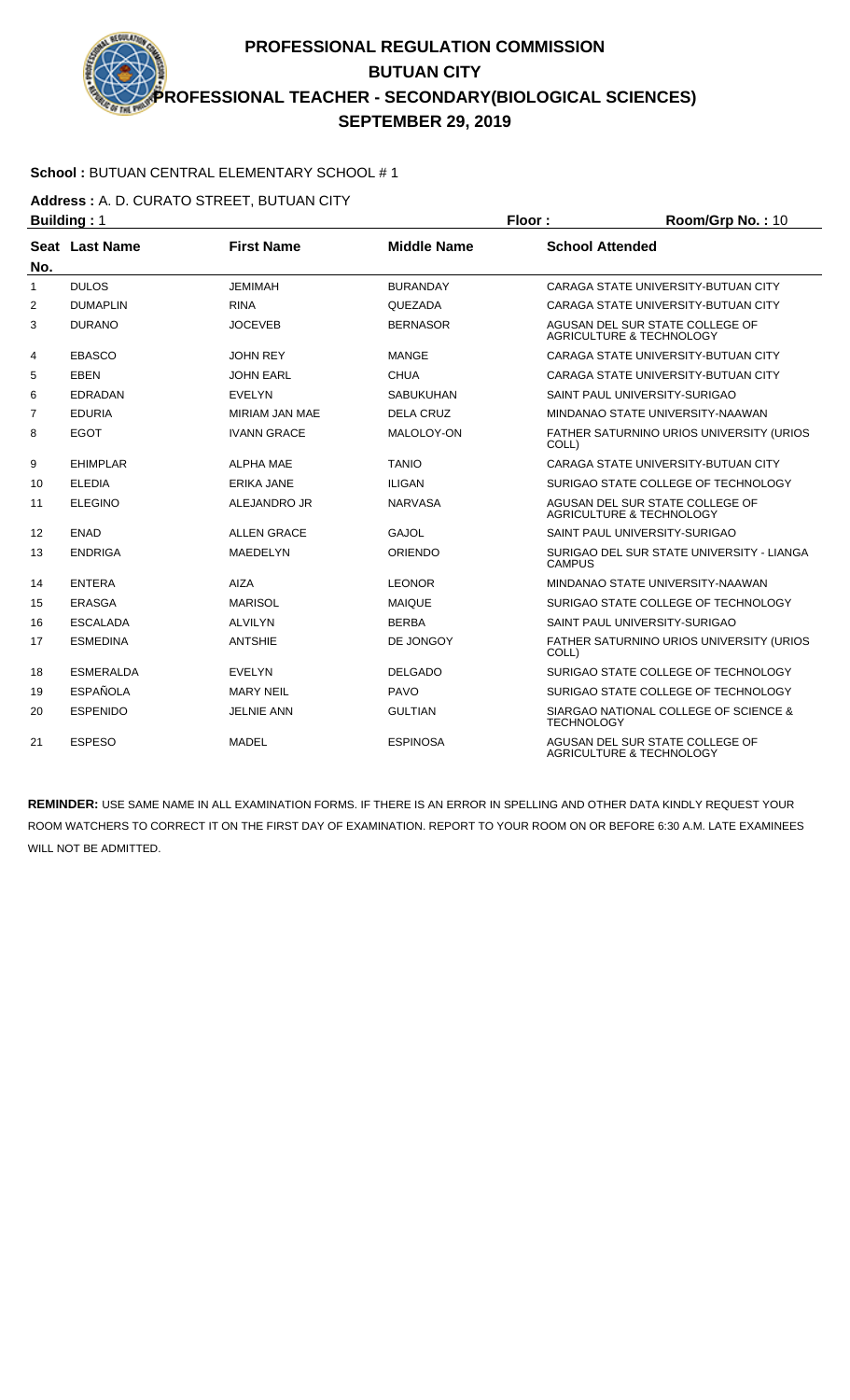#### **School :** BUTUAN CENTRAL ELEMENTARY SCHOOL # 1

**Address :** A. D. CURATO STREET, BUTUAN CITY

|                | <b>Building: 1</b>    |                    |                    | Floor:<br>Room/Grp No.: 11 |                                            |
|----------------|-----------------------|--------------------|--------------------|----------------------------|--------------------------------------------|
| No.            | <b>Seat Last Name</b> | <b>First Name</b>  | <b>Middle Name</b> | <b>School Attended</b>     |                                            |
| 1              | <b>ESPIEL</b>         | CARLO              | <b>GORILLO</b>     |                            | SURIGAO STATE COLLEGE OF TECHNOLOGY        |
| 2              | <b>ESPINA</b>         | <b>RYAM</b>        | <b>ULBIDA</b>      | SCH. OF NRSNG.)            | BUTUAN DOCTORS COLLEGE (BUTUAN DR. HSP.    |
| 3              | <b>ESPINOSA</b>       | <b>EDMAR</b>       | <b>SUGANOB</b>     |                            | SAINT RITA'S COLLEGE-BALINGASAG            |
| 4              | <b>ESPINOSA</b>       | <b>MICHELLE</b>    | <b>MORTALLA</b>    | <b>CATARMAN</b>            | UNIVERSITY OF EASTERN PHILIPPINES-         |
| 5              | <b>ESTOQUIA</b>       | <b>JEZIEL</b>      | <b>DELOSO</b>      |                            | CARAGA STATE UNIVERSITY-BUTUAN CITY        |
| 6              | <b>ESTRADA</b>        | <b>EVE</b>         | <b>BONTOR</b>      | <b>FOUNDATION</b>          | DON JOSE ECLEO MEMORIAL EDUCATIONAL        |
| $\overline{7}$ | <b>ESTRAZA</b>        | <b>DETCHE</b>      | <b>ELESIS</b>      | <b>CAMPUS</b>              | SURIGAO DEL SUR STATE UNIVERSITY - LIANGA  |
| 8              | <b>FALCASANTOS</b>    | <b>GENEVEVE</b>    | <b>CADUNGOG</b>    |                            | CARAGA STATE UNIVERSITY-BUTUAN CITY        |
| 9              | <b>FEDERICOS</b>      | <b>KIMBERLY</b>    | <b>SACO</b>        |                            | CARAGA STATE UNIVERSITY-BUTUAN CITY        |
| 10             | <b>FELICILDA</b>      | <b>LESTER</b>      | <b>ANAJAO</b>      | <b>CAMPUS</b>              | SURIGAO DEL SUR STATE UNIVERSITY - TAGBINA |
| 11             | <b>FERNANDEZ</b>      | <b>ROSSIE VIM</b>  | <b>SABATIN</b>     | <b>CAMPUS</b>              | SURIGAO DEL SUR STATE UNIVERSITY - LIANGA  |
| 12             | <b>FERRERA</b>        | RHEA MEA           | PETILO             |                            | SURIGAO EDUCATION CENTER                   |
| 13             | <b>FLORES</b>         | <b>CHARLENE</b>    | <b>ALEX</b>        | <b>CAMPUS</b>              | SURIGAO DEL SUR STATE UNIVERSITY - TAGBINA |
| 14             | <b>FLORES</b>         | <b>DEN KARL</b>    | <b>GOTOSTOS</b>    |                            | SAINT PAUL UNIVERSITY-SURIGAO              |
| 15             | <b>FRAGA</b>          | <b>BEVERLY</b>     | <b>BIBAT</b>       | <b>CAMPUS</b>              | SURIGAO DEL SUR STATE UNIVERSITY - TAGBINA |
| 16             | <b>FRANCISCO</b>      | <b>GRECELLE</b>    | <b>DELOVENO</b>    | <b>XAVIER UNIVERSITY</b>   |                                            |
| 17             | <b>GABOR</b>          | <b>MARI ZARHEA</b> | <b>MATARONG</b>    |                            | CARAGA STATE UNIVERSITY-BUTUAN CITY        |
| 18             | <b>GABULE</b>         | <b>ARNEL</b>       | <b>TORAJA</b>      | <b>CAMPUS</b>              | SURIGAO DEL SUR STATE UNIVERSITY - TAGBINA |
| 19             | <b>GALADO</b>         | <b>JOHNSUN</b>     |                    | COLL)                      | FATHER SATURNINO URIOS UNIVERSITY (URIOS   |
| 20             | <b>GALIA</b>          | <b>NERVY</b>       |                    |                            | CAMIGUIN POLYTECHNIC STATE COLLEGE         |
| 21             | <b>GALINDEZ</b>       | <b>NELIBETH</b>    | <b>OCHADA</b>      |                            | CARAGA STATE UNIVERSITY-BUTUAN CITY        |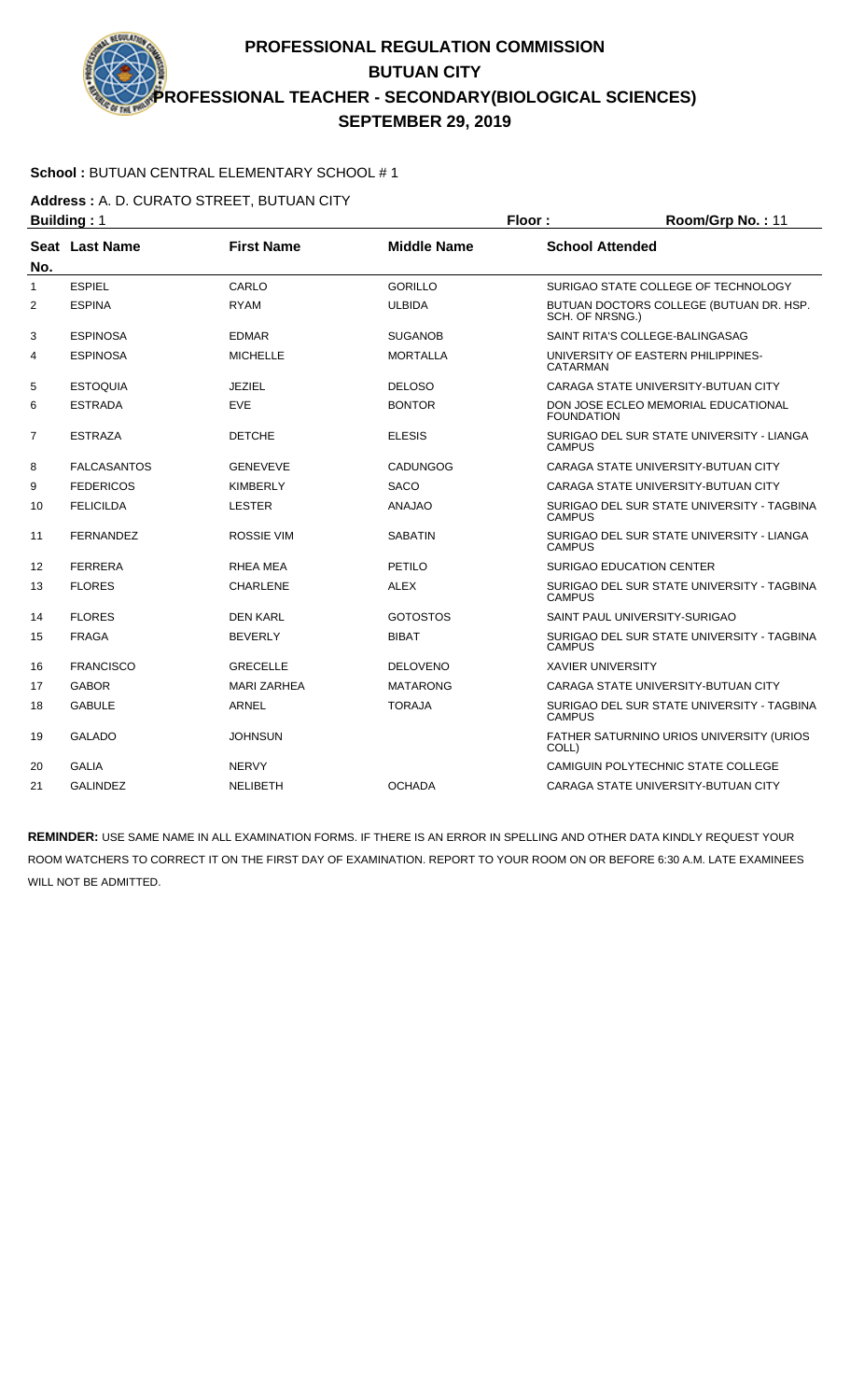### **School :** BUTUAN CENTRAL ELEMENTARY SCHOOL # 1

**Address :** A. D. CURATO STREET, BUTUAN CITY

|                | <b>Building: 1</b> |                      |                    | Floor:                 | Room/Grp No.: 12                                                       |
|----------------|--------------------|----------------------|--------------------|------------------------|------------------------------------------------------------------------|
| No.            | Seat Last Name     | <b>First Name</b>    | <b>Middle Name</b> | <b>School Attended</b> |                                                                        |
| $\mathbf{1}$   | <b>GALLETO</b>     | <b>RENZ DAFFODIL</b> | <b>MONDEJAR</b>    |                        | CARAGA STATE UNIVERSITY-BUTUAN CITY                                    |
| 2              | GAÑA               | <b>MAE</b>           | CORDERO            |                        | CARAGA STATE UNIVERSITY-BUTUAN CITY                                    |
| 3              | <b>GAPO</b>        | PRESCEY JOY          | <b>UDTOHAN</b>     |                        | CARAGA STATE UNIVERSITY-BUTUAN CITY                                    |
| 4              | GASOC              | <b>MARLOUN</b>       | <b>KITOY</b>       | <b>CAMPUS</b>          | SURIGAO DEL SUR STATE UNIVERSITY - LIANGA                              |
| 5              | <b>GEALON</b>      | PRINCESS ANALONA     | <b>MACABINGUIL</b> | <b>CAMPUS</b>          | SURIGAO DEL SUR STATE UNIVERSITY - MAIN                                |
| 6              | <b>GENITA</b>      | <b>ALMERA</b>        | <b>NASTOR</b>      |                        | CARAGA STATE UNIVERSITY-BUTUAN CITY                                    |
| $\overline{7}$ | <b>GEÑOSO</b>      | GERALD               | <b>CUBIO</b>       | <b>CAMPUS</b>          | SURIGAO DEL SUR STATE UNIVERSITY - MAIN                                |
| 8              | <b>GIJAN</b>       | <b>JOSE ROLLY</b>    | <b>GINGANI</b>     | CITY P.C.)             | UNIVERSITY OF CALOOCAN CITY(for. CALOOCAN                              |
| 9              | <b>GILBERO</b>     | <b>JILYN</b>         | <b>PACONLA</b>     |                        | AGUSAN DEL SUR STATE COLLEGE OF<br>AGRICULTURE & TECHNOLOGY            |
| 10             | <b>GILO</b>        | ALEXANDER JR         | <b>DELARMENTE</b>  |                        | CARAGA STATE UNIVERSITY-BUTUAN CITY                                    |
| 11             | <b>GOMEZ</b>       | <b>EDEN</b>          | ABEJERO            | <b>CAMPUS</b>          | SURIGAO DEL SUR STATE UNIVERSITY - LIANGA                              |
| 12             | <b>GONGORA</b>     | <b>ALGIELYCCA</b>    | <b>ALPOS</b>       |                        | CARAGA STATE UNIVERSITY-BUTUAN CITY                                    |
| 13             | <b>GONZAGA</b>     | <b>MONALEZA</b>      | <b>MABUGAY</b>     |                        | CARAGA STATE UNIVERSITY-BUTUAN CITY                                    |
| 14             | <b>GONZALES</b>    | <b>JELYN MAY</b>     | <b>SAL</b>         | <b>CAMPUS</b>          | SURIGAO DEL SUR STATE UNIVERSITY - MAIN                                |
| 15             | <b>GONZALES</b>    | <b>JOEL</b>          | <b>DEGORIO</b>     | <b>CAMPUS</b>          | SURIGAO DEL SUR STATE UNIVERSITY - TAGBINA                             |
| 16             | <b>GRANADA</b>     | <b>JANICE</b>        | <b>ENO</b>         |                        | AGUSAN DEL SUR STATE COLLEGE OF<br><b>AGRICULTURE &amp; TECHNOLOGY</b> |
| 17             | <b>GRUMO</b>       | ANGEL ROSHER         | <b>PEDALINO</b>    | <b>CANTILAN CAMPUS</b> | SURIGAO DEL SUR STATE UNIVERSITY -                                     |
| 18             | <b>GUELOS</b>      | <b>LORIE EVE</b>     | <b>MATAAC</b>      |                        | CARAGA STATE UNIVERSITY-BUTUAN CITY                                    |
| 19             | <b>GUILANG</b>     | <b>HONEY GRACE</b>   | <b>PONTILLO</b>    | <b>CAMPUS</b>          | SURIGAO DEL SUR STATE UNIVERSITY - TAGBINA                             |
| 20             | <b>GUILLENA</b>    | <b>VANESA</b>        | <b>TIMBAL</b>      | <b>CAMPUS</b>          | SURIGAO DEL SUR STATE UNIVERSITY - LIANGA                              |
| 21             | <b>GUINAYON</b>    | <b>NOVA BELEN</b>    | <b>SUSCANO</b>     |                        | CENTRAL MINDANAO UNIVERSITY                                            |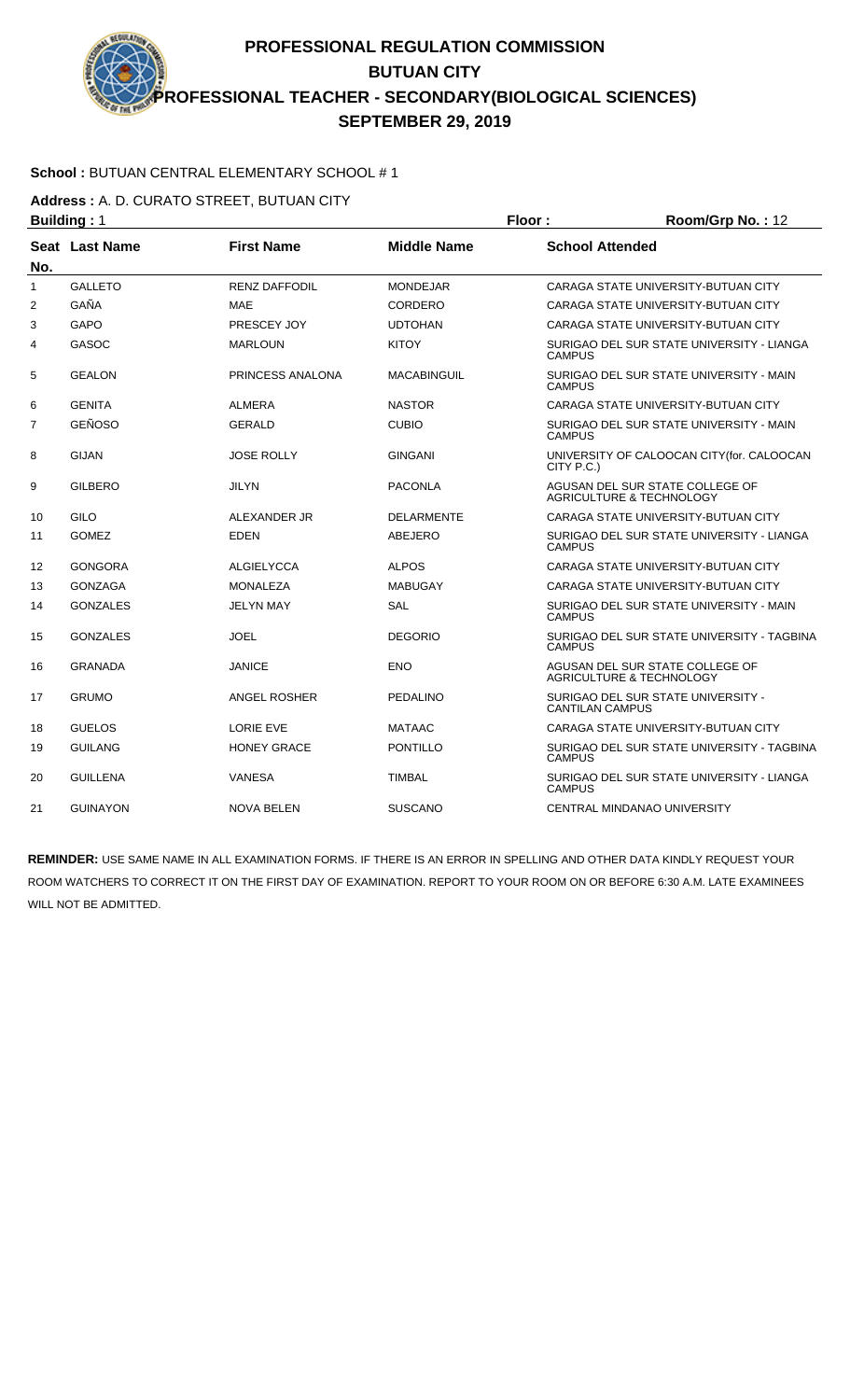### **School :** BUTUAN CENTRAL ELEMENTARY SCHOOL # 1

**Address :** A. D. CURATO STREET, BUTUAN CITY

|                | <b>Building: 1</b>    |                         |                    | Floor:                 | Room/Grp No.: 13                                            |
|----------------|-----------------------|-------------------------|--------------------|------------------------|-------------------------------------------------------------|
| No.            | <b>Seat Last Name</b> | <b>First Name</b>       | <b>Middle Name</b> | <b>School Attended</b> |                                                             |
| 1              | <b>GUINSOD</b>        | <b>IVY</b>              | <b>UMBA</b>        | MIGUEL CAMPUS          | SURIGAO DEL SUR STATE UNIVERSITY - SAN                      |
| $\overline{2}$ | <b>GUMAPAC</b>        | <b>MYRIAM</b>           | <b>OLAIVAR</b>     | COLL)                  | FATHER SATURNINO URIOS UNIVERSITY (URIOS                    |
| 3              | <b>HALAMAN</b>        | <b>DEXTER</b>           | LAWAGON            | CAMPUS                 | SURIGAO DEL SUR STATE UNIVERSITY - TAGBINA                  |
| 4              | <b>HAMODIONG</b>      | <b>FLORAMIE</b>         | <b>ESTILLORE</b>   | <b>CAMPUS</b>          | SURIGAO DEL SUR STATE UNIVERSITY - TAGBINA                  |
| 5              | <b>HERNANDO</b>       | <b>BRENT JOY</b>        | <b>HALASAN</b>     | OF TECHNOLOGY          | MINDANAO STATE UNIVERSITY-ILIGAN INSTITUTE                  |
| 6              | <b>HERSALINA</b>      | <b>JERLY JANE</b>       |                    |                        | CARAGA STATE UNIVERSITY-BUTUAN CITY                         |
| 7              | <b>HILARION</b>       | <b>FERN KISH</b>        | <b>CABALAN</b>     |                        | AGUSAN DEL SUR STATE COLLEGE OF<br>AGRICULTURE & TECHNOLOGY |
| 8              | <b>HINALOC</b>        | <b>JULIE REY</b>        | <b>VERGARA</b>     | <b>CAMPUS</b>          | SURIGAO DEL SUR STATE UNIVERSITY - TAGBINA                  |
| 9              | <b>HUSAIN</b>         | <b>JAYSON</b>           | <b>VIOLA</b>       | <b>CAMPUS</b>          | SURIGAO DEL SUR STATE UNIVERSITY - TAGBINA                  |
| 10             | <b>HUSAIN</b>         | <b>JERICO</b>           | <b>LISBOS</b>      | <b>CAMPUS</b>          | SURIGAO DEL SUR STATE UNIVERSITY - TAGBINA                  |
| 11             | <b>IDEA</b>           | <b>JONEL</b>            | <b>LINGATONG</b>   |                        | CARAGA STATE UNIVERSITY-BUTUAN CITY                         |
| 12             | <b>IDONG</b>          | <b>RANDOLF</b>          | <b>REYES</b>       | <b>CAMPUS</b>          | SURIGAO DEL SUR STATE UNIVERSITY - TAGBINA                  |
| 13             | <b>INTEGRO</b>        | <b>DANIELLA ROSE</b>    | <b>BOLIGOR</b>     |                        | CARAGA STATE UNIVERSITY-BUTUAN CITY                         |
| 14             | <b>JACOB</b>          | <b>JANICE MAE</b>       | <b>JANIOLA</b>     |                        | <b>SURIGAO EDUCATION CENTER</b>                             |
| 15             | <b>JACOBE</b>         | <b>MARIA NOVE LUCYL</b> | <b>DOTILLOS</b>    |                        | SURIGAO STATE COLLEGE OF TECHNOLOGY                         |
| 16             | <b>JAIME</b>          | ELAIZA JEAN             | <b>ARREZA</b>      |                        | CARAGA STATE UNIVERSITY-BUTUAN CITY                         |
| 17             | <b>JAMERO</b>         | <b>JESSEL</b>           | <b>MENDEZ</b>      |                        | SURIGAO STATE COLLEGE OF TECHNOLOGY                         |
| 18             | <b>JARINA</b>         | <b>JAYVEE</b>           | <b>MONTON</b>      |                        | CARAGA STATE UNIVERSITY-BUTUAN CITY                         |
| 19             | <b>JIMENEZ</b>        | <b>JOHN CARLO</b>       | <b>MICLAT</b>      | <b>CAMPUS</b>          | SURIGAO DEL SUR STATE UNIVERSITY - MAIN                     |
| 20             | <b>JIMINEZ</b>        | <b>JACKELYN</b>         | <b>ROJAS</b>       | <b>CAMPUS</b>          | SURIGAO DEL SUR STATE UNIVERSITY - TAGBINA                  |
| 21             | <b>JORE</b>           | <b>MARISSA</b>          | <b>ANACLETO</b>    |                        | CARAGA STATE UNIVERSITY-BUTUAN CITY                         |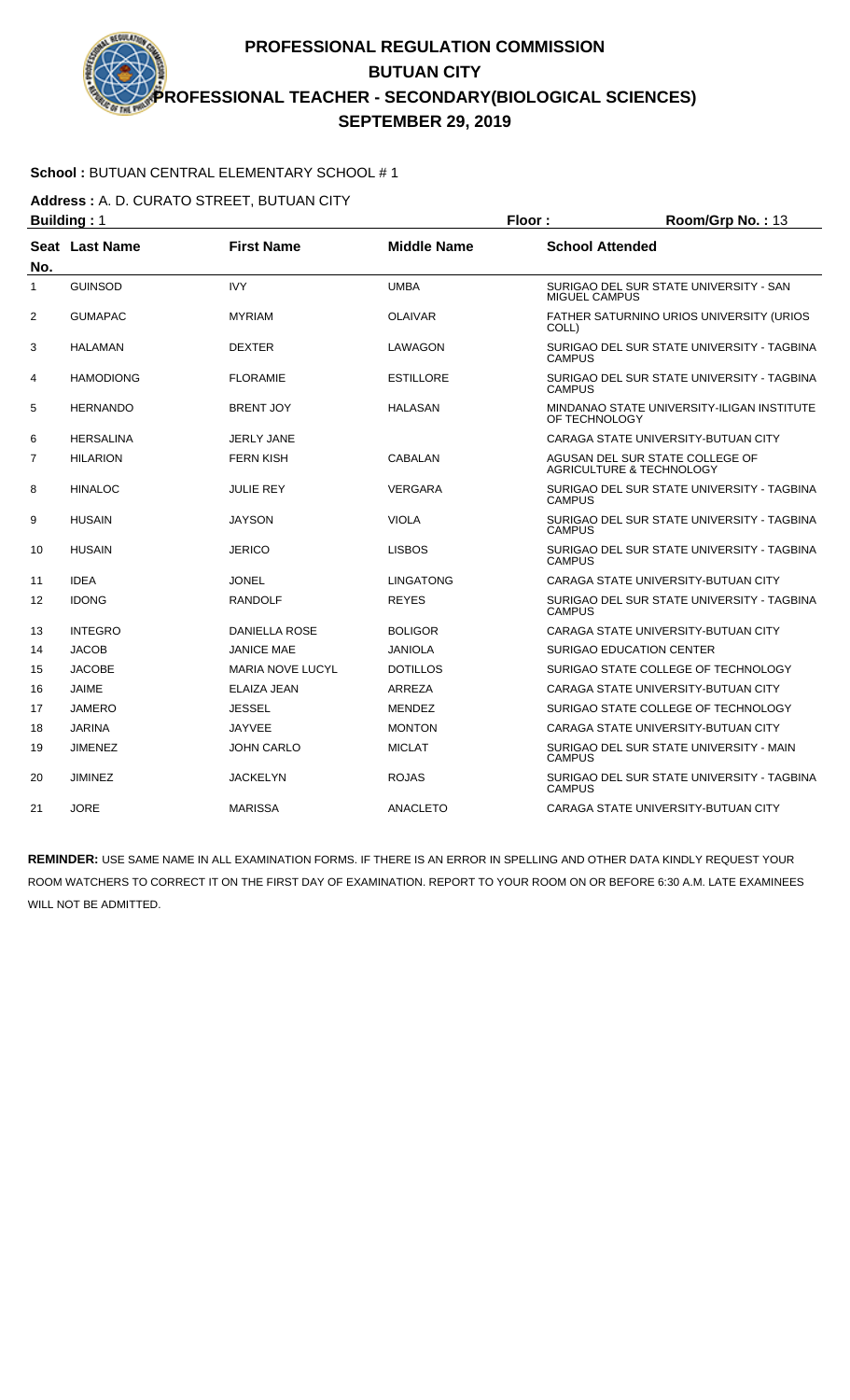### **School :** BUTUAN CENTRAL ELEMENTARY SCHOOL # 1

**Address :** A. D. CURATO STREET, BUTUAN CITY

|                | <b>Building: 1</b>    |                   |                    | Floor:                 | Room/Grp No.: 14                                                       |
|----------------|-----------------------|-------------------|--------------------|------------------------|------------------------------------------------------------------------|
| No.            | <b>Seat Last Name</b> | <b>First Name</b> | <b>Middle Name</b> | <b>School Attended</b> |                                                                        |
| $\mathbf{1}$   | <b>JOSOL</b>          | <b>MICA</b>       | <b>MAGAN</b>       | <b>CANTILAN CAMPUS</b> | SURIGAO DEL SUR STATE UNIVERSITY -                                     |
| 2              | <b>JUAGPAO</b>        | <b>MARY GRACE</b> | <b>DUASO</b>       | <b>CAMPUS</b>          | SURIGAO DEL SUR STATE UNIVERSITY - MAIN                                |
| 3              | <b>JUAGPAO</b>        | <b>NOVIELENE</b>  | <b>UBANAN</b>      |                        | CARAGA STATE UNIVERSITY-BUTUAN CITY                                    |
| 4              | <b>JUBAC</b>          | JULDE PAUL        | PANIAMOGAN         |                        | SAINT THERESA COLLEGE-TANDAG                                           |
| 5              | LA PAZ                | <b>JOVI MALYN</b> | <b>BASLOT</b>      |                        | <b>SURIGAO EDUCATION CENTER</b>                                        |
| 6              | LABADAN               | <b>JIREH</b>      | <b>RAGAS</b>       |                        | SURIGAO STATE COLLEGE OF TECHNOLOGY                                    |
| $\overline{7}$ | <b>LABASO</b>         | <b>GRETCHEL</b>   | <b>IGSOC</b>       | <b>CAMPUS</b>          | SURIGAO DEL SUR STATE UNIVERSITY - LIANGA                              |
| 8              | LACAZA                | <b>ALMY</b>       | <b>SADUGAN</b>     |                        | AGUSAN DEL SUR STATE COLLEGE OF<br><b>AGRICULTURE &amp; TECHNOLOGY</b> |
| 9              | <b>LACUARIN</b>       | <b>MA. VENUS</b>  |                    |                        | CHRIST THE KING COLLEGE OF CALBAYOG                                    |
| 10             | LAMAN                 | ANGELICA          | <b>REYES</b>       |                        | SOUTHERN BAPTIST COLLEGE                                               |
| 11             | <b>LAMBANG</b>        | <b>LUEGE</b>      | <b>SUAREZ</b>      | <b>CANTILAN CAMPUS</b> | SURIGAO DEL SUR STATE UNIVERSITY -                                     |
| 12             | LAMBID                | <b>MARY ANN</b>   | COÑADO             |                        | CARAGA STATE UNIVERSITY-BUTUAN CITY                                    |
| 13             | LAMIGO                | <b>ETHEL</b>      | <b>PESCADOR</b>    | <b>CAMPUS</b>          | SURIGAO DEL SUR STATE UNIVERSITY - LIANGA                              |
| 14             | <b>LAPISAN</b>        | <b>MARICEL</b>    | <b>VEDIDA</b>      | <b>CAMPUS</b>          | SURIGAO DEL SUR STATE UNIVERSITY - LIANGA                              |
| 15             | LASPOÑAS              | <b>DAVE</b>       | <b>SARACOSA</b>    | COLL)                  | FATHER SATURNINO URIOS UNIVERSITY (URIOS                               |
| 16             | <b>LASTIMOSA</b>      | <b>LYNNA MAE</b>  | <b>SACEDON</b>     | COLL)                  | FATHER SATURNINO URIOS UNIVERSITY (URIOS                               |
| 17             | <b>LEGASPI</b>        | <b>ALMIRA</b>     |                    |                        | CARAGA STATE UNIVERSITY-BUTUAN CITY                                    |
| 18             | <b>LICAYAN</b>        | ROXANNE DAWN      | <b>VILLARUEL</b>   |                        | CARAGA STATE UNIVERSITY-BUTUAN CITY                                    |
| 19             | <b>LICUDAN</b>        | <b>CHRISTINE</b>  | <b>DAYDAY</b>      |                        | WESTERN MINDANAO STATE U-IPIL                                          |
| 20             | <b>LIMBAGA</b>        | <b>MAY</b>        | <b>MANATAD</b>     | <b>CAMPUS</b>          | SURIGAO DEL SUR STATE UNIVERSITY - MAIN                                |
| 21             | <b>LIPRANON</b>       | <b>ABEGUIL</b>    |                    | <b>CAMPUS</b>          | SURIGAO DEL SUR STATE UNIVERSITY - MAIN                                |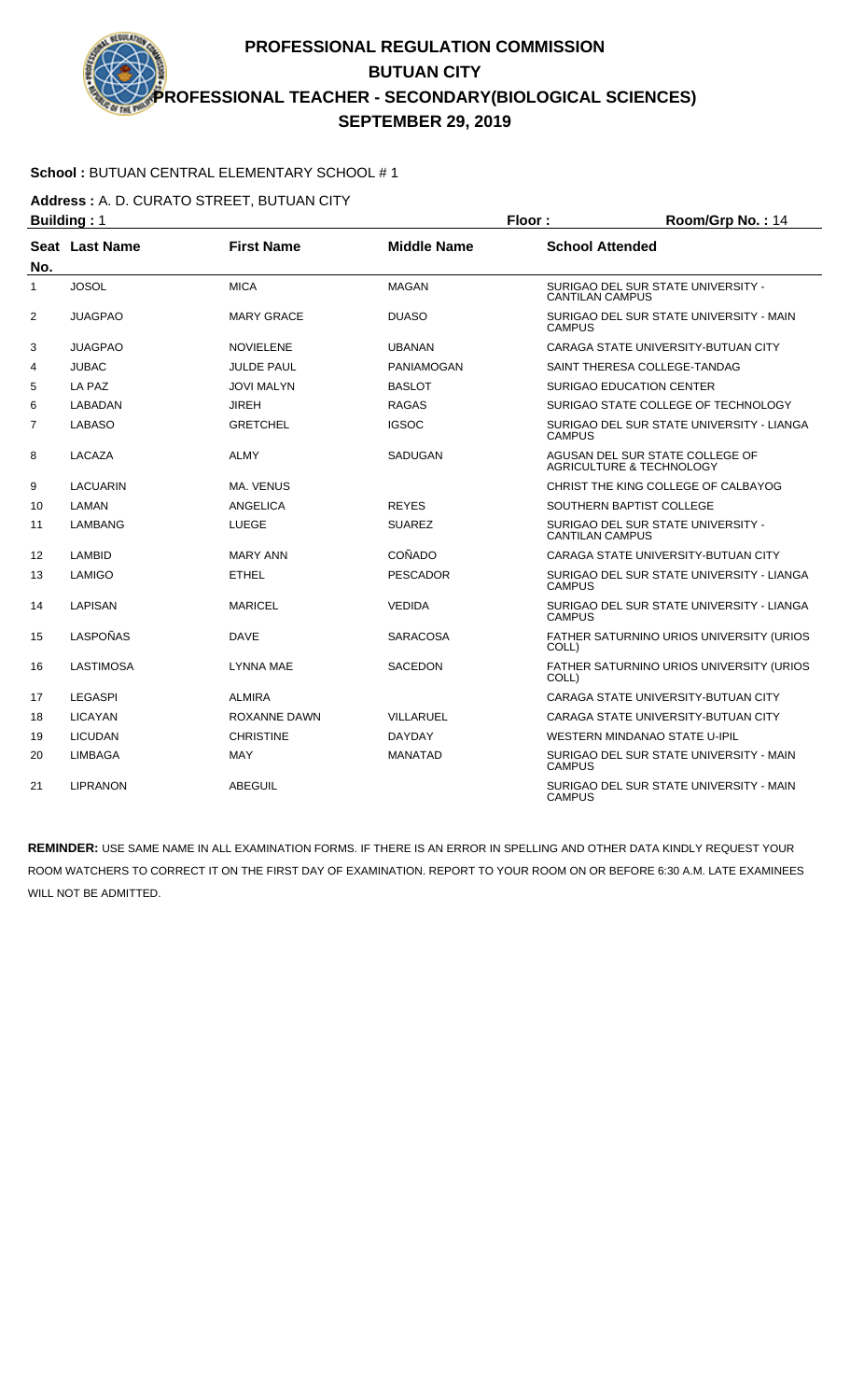### **School :** BUTUAN CENTRAL ELEMENTARY SCHOOL # 1

**Address :** A. D. CURATO STREET, BUTUAN CITY

|                | <b>Building: 1</b> |                      |                     | Floor:                 | Room/Grp No.: 15                                            |
|----------------|--------------------|----------------------|---------------------|------------------------|-------------------------------------------------------------|
| No.            | Seat Last Name     | <b>First Name</b>    | <b>Middle Name</b>  | <b>School Attended</b> |                                                             |
| 1              | <b>LLANTOS</b>     | LUZEL                | <b>JABIÑAR</b>      |                        | SURIGAO STATE COLLEGE OF TECHNOLOGY                         |
| 2              | <b>LOBO</b>        | <b>ARCHERIE</b>      | <b>SERNA</b>        | <b>CAMPUS</b>          | SURIGAO DEL SUR STATE UNIVERSITY - LIANGA                   |
| 3              | <b>LOGRONIO</b>    | PEPITO JR            | <b>ACEVEDO</b>      | <b>CAMPUS</b>          | SURIGAO DEL SUR STATE UNIVERSITY - MAIN                     |
| 4              | <b>LOGRONIO</b>    | <b>ROJOHN</b>        | <b>SILVOZA</b>      | <b>CAMPUS</b>          | SURIGAO DEL SUR STATE UNIVERSITY - MAIN                     |
| 5              | <b>LOPEZ</b>       | <b>CHARLITO</b>      | <b>TARJA</b>        |                        | CARAGA STATE UNIVERSITY-BUTUAN CITY                         |
| 6              | <b>LOQUITE</b>     | <b>DARYL</b>         | <b>ESPAÑA</b>       |                        | CARAGA STATE UNIVERSITY-BUTUAN CITY                         |
| $\overline{7}$ | <b>LORETO</b>      | <b>ALLYSSA</b>       | <b>MANDRAS</b>      |                        | CARAGA STATE UNIVERSITY-BUTUAN CITY                         |
| 8              | <b>LOW</b>         | <b>IVY DOMINIQUE</b> | <b>ROSALES</b>      |                        | CARAGA STATE UNIVERSITY-BUTUAN CITY                         |
| 9              | LOZADA             | <b>IMAE</b>          | CALIT               | <b>CAMPUS</b>          | SURIGAO DEL SUR STATE UNIVERSITY - MAIN                     |
| 10             | LUANGCO            | <b>RHEA</b>          | <b>BOLAIER</b>      |                        | CARAGA STATE UNIVERSITY-BUTUAN CITY                         |
| 11             | <b>LUENGAS</b>     | <b>BELLY JANE</b>    | <b>DUERO</b>        | <b>CANTILAN CAMPUS</b> | SURIGAO DEL SUR STATE UNIVERSITY -                          |
| 12             | <b>LUMAYNO</b>     | <b>JERIC</b>         | <b>PAROJINOG</b>    |                        | SURIGAO STATE COLLEGE OF TECHNOLOGY                         |
| 13             | MAAÑO              | <b>JUNREX</b>        | <b>SALGADO</b>      | <b>CAMPUS</b>          | SURIGAO DEL SUR STATE UNIVERSITY - MAIN                     |
| 14             | <b>MABONG</b>      | <b>REGGIE</b>        | <b>CAMPOREDONDO</b> | <b>CAMPUS</b>          | SURIGAO DEL SUR STATE UNIVERSITY - LIANGA                   |
| 15             | <b>MACA</b>        | <b>REYFUL JOHN</b>   | <b>GADDAO</b>       | <b>CAMPUS</b>          | SURIGAO DEL SUR STATE UNIVERSITY - MAIN                     |
| 16             | <b>MACAYA</b>      | <b>MERAFLOR</b>      | <b>DELOY</b>        |                        | CARAGA STATE UNIVERSITY-BUTUAN CITY                         |
| 17             | <b>MAGADA</b>      | <b>MYLARUTH</b>      | <b>DUQUE</b>        |                        | SULTAN KUDARAT EDUCATIONAL INSTITUTION                      |
| 18             | <b>MAGUINDA</b>    | <b>MYLENE</b>        | <b>CALANG</b>       |                        | AGUSAN DEL SUR STATE COLLEGE OF<br>AGRICULTURE & TECHNOLOGY |
| 19             | <b>MAHINAY</b>     | RAZZEL DAWN          |                     |                        | CARAGA STATE UNIVERSITY-BUTUAN CITY                         |
| 20             | <b>MALAPONGIT</b>  | <b>JUN ALVASIR</b>   | <b>SACABIN</b>      |                        | MINDANAO STATE UNIVERSITY-NAAWAN                            |
| 21             | <b>MALATAG</b>     | <b>JAMES</b>         | <b>BADIC</b>        | COLL)                  | <b>FATHER SATURNINO URIOS UNIVERSITY (URIOS)</b>            |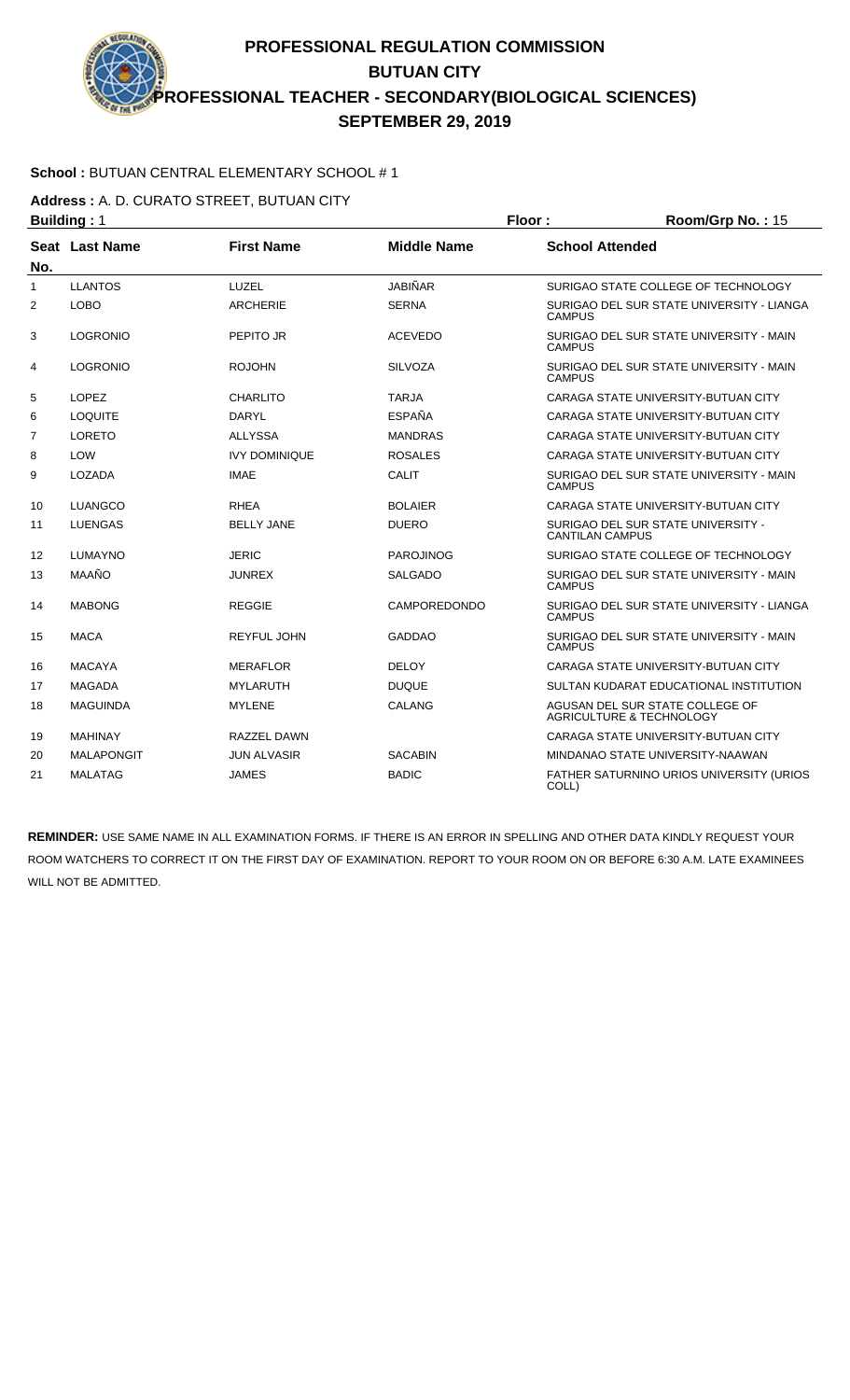### **School :** BUTUAN CENTRAL ELEMENTARY SCHOOL # 1

**Address :** A. D. CURATO STREET, BUTUAN CITY

|                | <b>Building: 1</b> |                          |                    | Floor:                 | Room/Grp No.: 16                                                       |
|----------------|--------------------|--------------------------|--------------------|------------------------|------------------------------------------------------------------------|
| No.            | Seat Last Name     | <b>First Name</b>        | <b>Middle Name</b> | <b>School Attended</b> |                                                                        |
| $\mathbf{1}$   | <b>MALIGMAT</b>    | <b>RHODA</b>             | CALAMBA            |                        | SAINT PAUL UNIVERSITY-SURIGAO                                          |
| $\overline{2}$ | <b>MALINAO</b>     | <b>LOVELY MAE</b>        | <b>VERANO</b>      | <b>CAMPUS</b>          | SURIGAO DEL SUR STATE UNIVERSITY - LIANGA                              |
| 3              | <b>MANATAD</b>     | <b>ECCLESIASTES</b>      | <b>ENCABO</b>      | <b>CAMPUS</b>          | SURIGAO DEL SUR STATE UNIVERSITY - MAIN                                |
| 4              | <b>MANCERA</b>     | <b>JOLIEMAR</b>          | CANONERO           |                        | AGUSAN DEL SUR STATE COLLEGE OF<br><b>AGRICULTURE &amp; TECHNOLOGY</b> |
| 5              | <b>MANDIN</b>      | <b>LEO ANDRE</b>         | <b>AUGUIS</b>      |                        | CARAGA STATE UNIVERSITY-BUTUAN CITY                                    |
| 6              | <b>MANILAG</b>     | <b>LEYRA LYN</b>         | <b>URBIZTONDO</b>  | <b>CANTILAN CAMPUS</b> | SURIGAO DEL SUR STATE UNIVERSITY -                                     |
| 7              | <b>MANILAG</b>     | <b>SHAIRA</b>            | <b>URBIZTONDO</b>  | <b>CANTILAN CAMPUS</b> | SURIGAO DEL SUR STATE UNIVERSITY -                                     |
| 8              | <b>MANLIMOS</b>    | <b>REAHLYN</b>           | <b>MINGUITA</b>    |                        | <b>SURIGAO EDUCATION CENTER</b>                                        |
| 9              | <b>MANLINSAHON</b> | OSCAR JR                 | <b>CLEOFAS</b>     |                        | CARAGA STATE UNIVERSITY-BUTUAN CITY                                    |
| 10             | <b>MARAPAO</b>     | <b>MARIANNE ANGELIKA</b> | <b>REANA</b>       | <b>CAMPUS</b>          | SURIGAO DEL SUR STATE UNIVERSITY - MAIN                                |
| 11             | <b>MARCIAL</b>     | ANALYN                   | <b>CALMORIN</b>    | <b>CAMPUS</b>          | SURIGAO DEL SUR STATE UNIVERSITY - TAGBINA                             |
| 12             | <b>MARGATE</b>     | EYNA MEI                 | <b>BALAORO</b>     | <b>CAMPUS</b>          | SURIGAO DEL SUR STATE UNIVERSITY - TAGBINA                             |
| 13             | <b>MARIGONDON</b>  | DAWN EVE                 | <b>ROSELLO</b>     |                        | MINDANAO STATE UNIVERSITY-NAAWAN                                       |
| 14             | <b>MEJORADA</b>    | <b>ATHELYN</b>           | <b>AWITAN</b>      |                        | CAMIGUIN POLYTECHNIC STATE COLLEGE                                     |
| 15             | MEÑA               | <b>SHALLOU</b>           | <b>BUNIO</b>       |                        | CARAGA STATE UNIVERSITY-BUTUAN CITY                                    |
| 16             | <b>MENDEZ</b>      | <b>FITHS JOHN</b>        | <b>PALAMINE</b>    |                        | SAINT RITA'S COLLEGE-BALINGASAG                                        |
| 17             | <b>MERCADO</b>     | <b>FRIZEL</b>            | <b>ABELLA</b>      |                        | CARAGA STATE UNIVERSITY-BUTUAN CITY                                    |
| 18             | <b>MERCADO</b>     | <b>ISRAEL JR</b>         | <b>BALUMA</b>      | <b>CAMPUS</b>          | SURIGAO DEL SUR STATE UNIVERSITY - TAGBINA                             |
| 19             | <b>MERCIALES</b>   | <b>ARMIDA</b>            | <b>CELMAR</b>      |                        | CARAGA STATE UNIVERSITY-BUTUAN CITY                                    |
| 20             | <b>MERIN</b>       | <b>MAEVY LEEN</b>        | GAREDO             |                        | SURIGAO STATE COLLEGE OF TECHNOLOGY                                    |
| 21             | <b>MERO</b>        | <b>MONICA RUTH</b>       | <b>COLON</b>       |                        | MINDANAO STATE UNIVERSITY-MARAWI CITY                                  |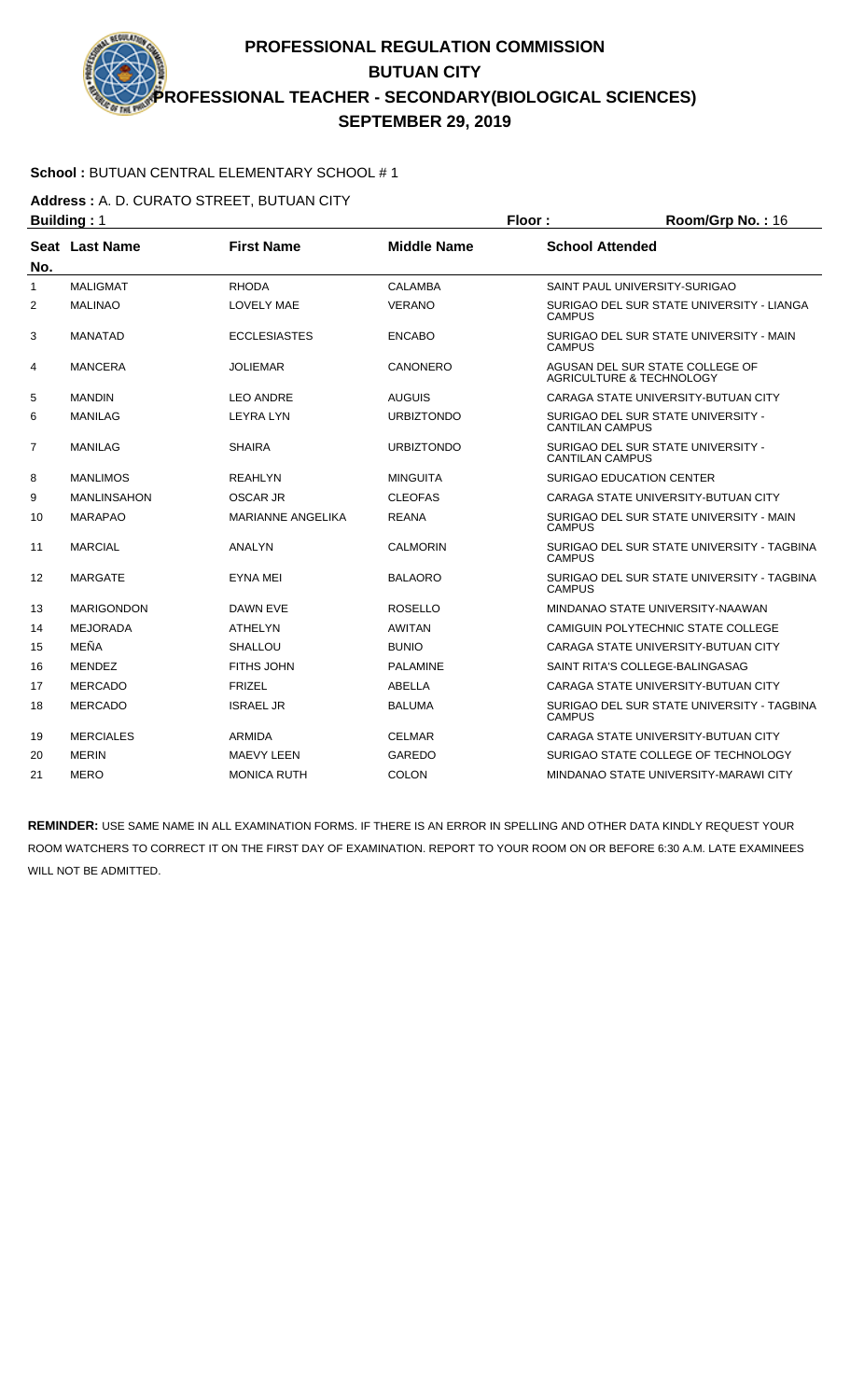### **School :** BUTUAN CENTRAL ELEMENTARY SCHOOL # 1

**Address :** A. D. CURATO STREET, BUTUAN CITY

|     | <b>Building: 1</b>  |                     |                    | Floor:<br>Room/Grp No.: 17 |                                                                        |
|-----|---------------------|---------------------|--------------------|----------------------------|------------------------------------------------------------------------|
| No. | Seat Last Name      | <b>First Name</b>   | <b>Middle Name</b> | <b>School Attended</b>     |                                                                        |
| 1   | <b>MILA</b>         | <b>RUTH</b>         | <b>BOISER</b>      | <b>CAMPUS</b>              | SURIGAO DEL SUR STATE UNIVERSITY - TAGBINA                             |
| 2   | <b>MINTUDA</b>      | <b>ROSEMAE</b>      | <b>VILLABER</b>    |                            | CARAGA STATE UNIVERSITY-BUTUAN CITY                                    |
| 3   | <b>MIRANDA</b>      | <b>JASON</b>        | <b>TRIMIDAL</b>    | <b>CAMPUS</b>              | SURIGAO DEL SUR STATE UNIVERSITY - LIANGA                              |
| 4   | <b>MIRANDA</b>      | MARRY-APPLE         | <b>CORTIL</b>      |                            | AGUSAN DEL SUR STATE COLLEGE OF<br><b>AGRICULTURE &amp; TECHNOLOGY</b> |
| 5   | <b>MONDALO</b>      | <b>JANINE</b>       |                    | <b>CAMPUS</b>              | SURIGAO DEL SUR STATE UNIVERSITY - MAIN                                |
| 6   | MOÑIZA              | <b>JERIC ISRAEL</b> | <b>CUIZON</b>      |                            | MINDANAO STATE UNIVERSITY-MARAWI CITY                                  |
| 7   | <b>MONOY</b>        | <b>RACHEL</b>       | <b>JAMEN</b>       |                            | CARAGA STATE UNIVERSITY-BUTUAN CITY                                    |
| 8   | MONTAÑEZ            | <b>ZELMAR JHON</b>  |                    | <b>CANTILAN CAMPUS</b>     | SURIGAO DEL SUR STATE UNIVERSITY -                                     |
| 9   | <b>MONTEDERAMOS</b> | <b>DEANNA</b>       | <b>MAGTIBAY</b>    |                            | CARAGA STATE UNIVERSITY-BUTUAN CITY                                    |
| 10  | <b>MONTENEGRO</b>   | <b>MIRALYN</b>      | <b>AMPO</b>        | <b>MIGUEL CAMPUS</b>       | SURIGAO DEL SUR STATE UNIVERSITY - SAN                                 |
| 11  | <b>MONTILLA</b>     | <b>REA MAE</b>      | <b>QUICAY</b>      | <b>CAMPUS</b>              | SURIGAO DEL SUR STATE UNIVERSITY - LIANGA                              |
| 12  | <b>MORANO</b>       | ANGELIKA            | <b>BENEGILDO</b>   |                            | CARAGA STATE UNIVERSITY-BUTUAN CITY                                    |
| 13  | <b>MORATA</b>       | <b>PAMELA</b>       | <b>JABAGAT</b>     | <b>CAMPUS</b>              | SURIGAO DEL SUR STATE UNIVERSITY - TAGBINA                             |
| 14  | <b>MORDEN</b>       | <b>JOSHUA</b>       | <b>JUGALBOT</b>    |                            | CARAGA STATE UNIVERSITY-BUTUAN CITY                                    |
| 15  | <b>MORENO</b>       | <b>MARY JEAN</b>    | <b>LOAYON</b>      | <b>CAMPUS</b>              | SURIGAO DEL SUR STATE UNIVERSITY - LIANGA                              |
| 16  | <b>MORGADO</b>      | <b>RACHEL</b>       | <b>GABATO</b>      |                            | CARAGA STATE UNIVERSITY-BUTUAN CITY                                    |
| 17  | <b>MORITE</b>       | <b>MICHELLE</b>     | QUIÑO              |                            | CENTRAL PHILIPPINE ADVENTIST COLLEGE                                   |
| 18  | <b>MORON</b>        | <b>RUDESSA</b>      | <b>LUCAR</b>       | SCH. OF NRSNG.)            | BUTUAN DOCTORS COLLEGE (BUTUAN DR. HSP.                                |
| 19  | <b>MURILLO</b>      | <b>JUDY ANN</b>     | <b>TORREVILLAS</b> |                            | CARAGA STATE UNIVERSITY-BUTUAN CITY                                    |
| 20  | <b>MUSICO</b>       | <b>WINBERT</b>      | <b>GUMERA</b>      |                            | SURIGAO STATE COLLEGE OF TECHNOLOGY                                    |
| 21  | <b>NALDOZA</b>      | <b>FLOR JULIE</b>   | LATO               |                            | SURIGAO STATE COLLEGE OF TECHNOLOGY                                    |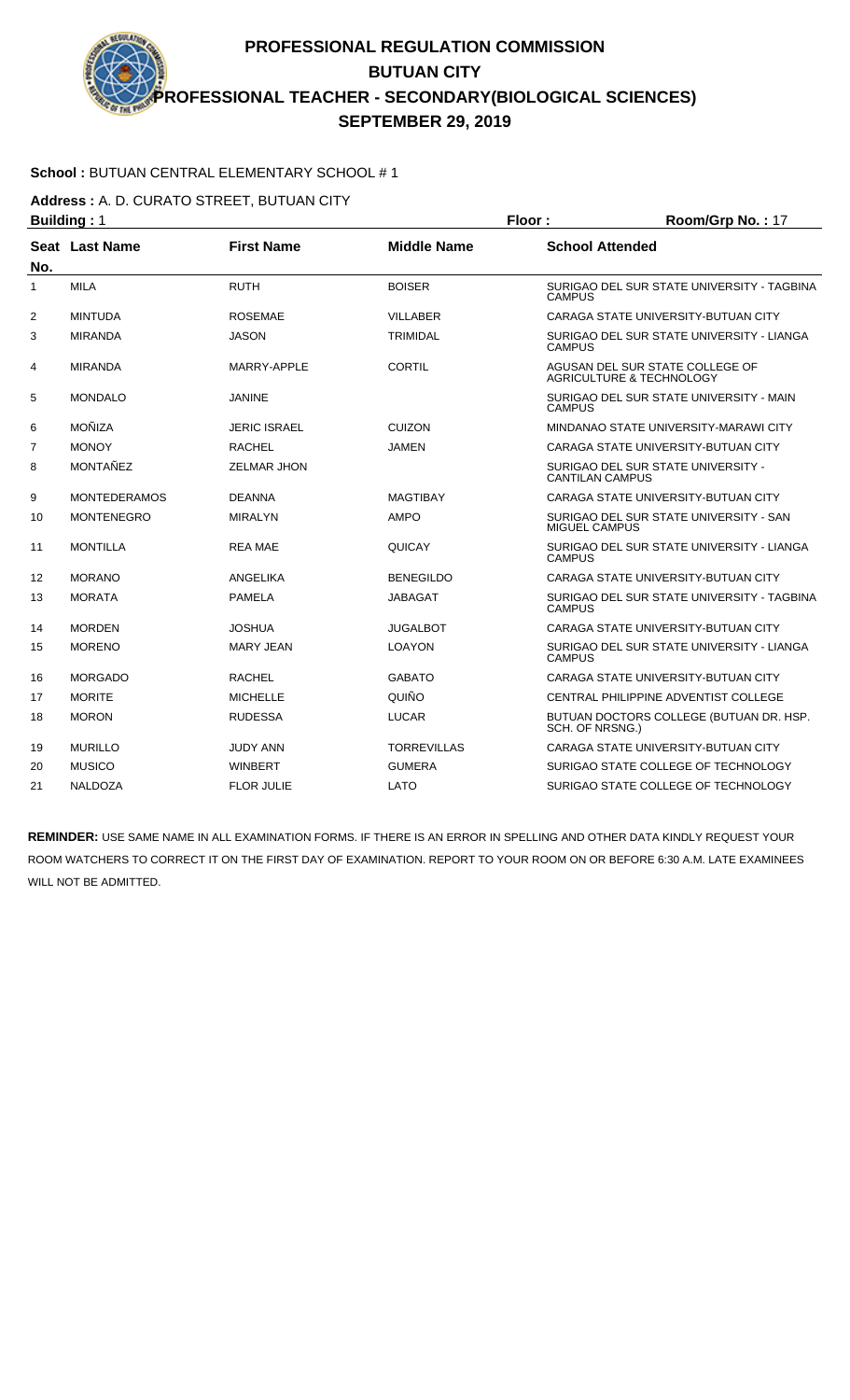### **School :** BUTUAN CENTRAL ELEMENTARY SCHOOL # 1

**Address :** A. D. CURATO STREET, BUTUAN CITY

|                | <b>Building: 1</b> |                         |                    | Floor:                 | Room/Grp No.: 18                                                       |
|----------------|--------------------|-------------------------|--------------------|------------------------|------------------------------------------------------------------------|
| No.            | Seat Last Name     | <b>First Name</b>       | <b>Middle Name</b> | <b>School Attended</b> |                                                                        |
| 1              | <b>NAVARRO</b>     | <b>JOVAY</b>            | <b>ELANAN</b>      |                        | AGUSAN DEL SUR STATE COLLEGE OF<br><b>AGRICULTURE &amp; TECHNOLOGY</b> |
| 2              | <b>NOLLORA</b>     | <b>MANOLYN</b>          | <b>ESCAÑO</b>      |                        | CARAGA STATE UNIVERSITY-BUTUAN CITY                                    |
| 3              | <b>NORBERTE</b>    | <b>DIANA ROSE</b>       | ARBOLEDA           |                        | CARAGA STATE UNIVERSITY-BUTUAN CITY                                    |
| 4              | <b>NUNAG</b>       | <b>XAVIER HAROLD</b>    | <b>OCHAVO</b>      |                        | SAINT MICHAEL COLLEGE OF CARAGA, INC                                   |
| 5              | OBELLO             | <b>LEA</b>              | <b>LUIB</b>        |                        | CARAGA STATE UNIVERSITY-BUTUAN CITY                                    |
| 6              | <b>OJAO</b>        | <b>MELCHE</b>           | <b>DESPOLO</b>     | <b>CAMPUS</b>          | SURIGAO DEL SUR STATE UNIVERSITY - MAIN                                |
| $\overline{7}$ | <b>OLITA</b>       | <b>CRISTEL MAY</b>      | <b>MENDAVIA</b>    |                        | SURIGAO STATE COLLEGE OF TECHNOLOGY                                    |
| 8              | <b>OLVIS</b>       | MA. RHICA               | <b>SANGALLA</b>    | <b>CAMPUS</b>          | SURIGAO DEL SUR STATE UNIVERSITY - TAGBINA                             |
| 9              | <b>ORACOY</b>      | <b>ALMERA</b>           | <b>MIRANTES</b>    |                        | AGUSAN DEL SUR STATE COLLEGE OF<br>AGRICULTURE & TECHNOLOGY            |
| 10             | <b>ORANZA</b>      | <b>CHRISTINE</b>        | <b>MERCADER</b>    | <b>CAMPUS</b>          | SURIGAO DEL SUR STATE UNIVERSITY - TAGBINA                             |
| 11             | <b>OREJAS</b>      | <b>GERLY</b>            | <b>CAMINGUE</b>    |                        | SURIGAO EDUCATION CENTER                                               |
| 12             | <b>ORIAS</b>       | <b>IVY JUN</b>          | <b>FUENTES</b>     |                        | <b>BUCAS GRANDE FOUNDATION COLLEGE</b>                                 |
| 13             | ORIT               | <b>IRA ANALENE JANE</b> | <b>DUMAS</b>       |                        | CARAGA STATE UNIVERSITY-BUTUAN CITY                                    |
| 14             | <b>OROZCO</b>      | <b>MARY ANNE</b>        | <b>FLORES</b>      | <b>CAMPUS</b>          | SURIGAO DEL SUR STATE UNIVERSITY - TAGBINA                             |
| 15             | <b>PABLEO</b>      | <b>CISTY JHIN</b>       | CAÑABANO           | <b>FOUNDATION</b>      | DON JOSE ECLEO MEMORIAL EDUCATIONAL                                    |
| 16             | <b>PABLEO</b>      | <b>JAYZIEL LOVE</b>     | <b>CURILAN</b>     |                        | MINDANAO STATE UNIVERSITY-MARAWI CITY                                  |
| 17             | <b>PAITO</b>       | WELANIE                 | <b>DUBLUIS</b>     |                        | AGUSAN DEL SUR STATE COLLEGE OF<br><b>AGRICULTURE &amp; TECHNOLOGY</b> |
| 18             | <b>PALINGKOD</b>   | LAILANE                 | <b>LINGATONG</b>   |                        | CARAGA STATE UNIVERSITY-BUTUAN CITY                                    |
| 19             | <b>PALOMARES</b>   | <b>JONAH MAY</b>        | <b>FLORES</b>      |                        | CARAGA STATE UNIVERSITY-BUTUAN CITY                                    |
| 20             | <b>PANGAN</b>      | <b>ANGEL MARIE</b>      | <b>AMOGUIS</b>     |                        | CARAGA STATE UNIVERSITY-BUTUAN CITY                                    |
| 21             | <b>PANONCIAL</b>   | JEZREEL                 | <b>ENGALAN</b>     | <b>CAMPUS</b>          | SURIGAO DEL SUR STATE UNIVERSITY - TAGBINA                             |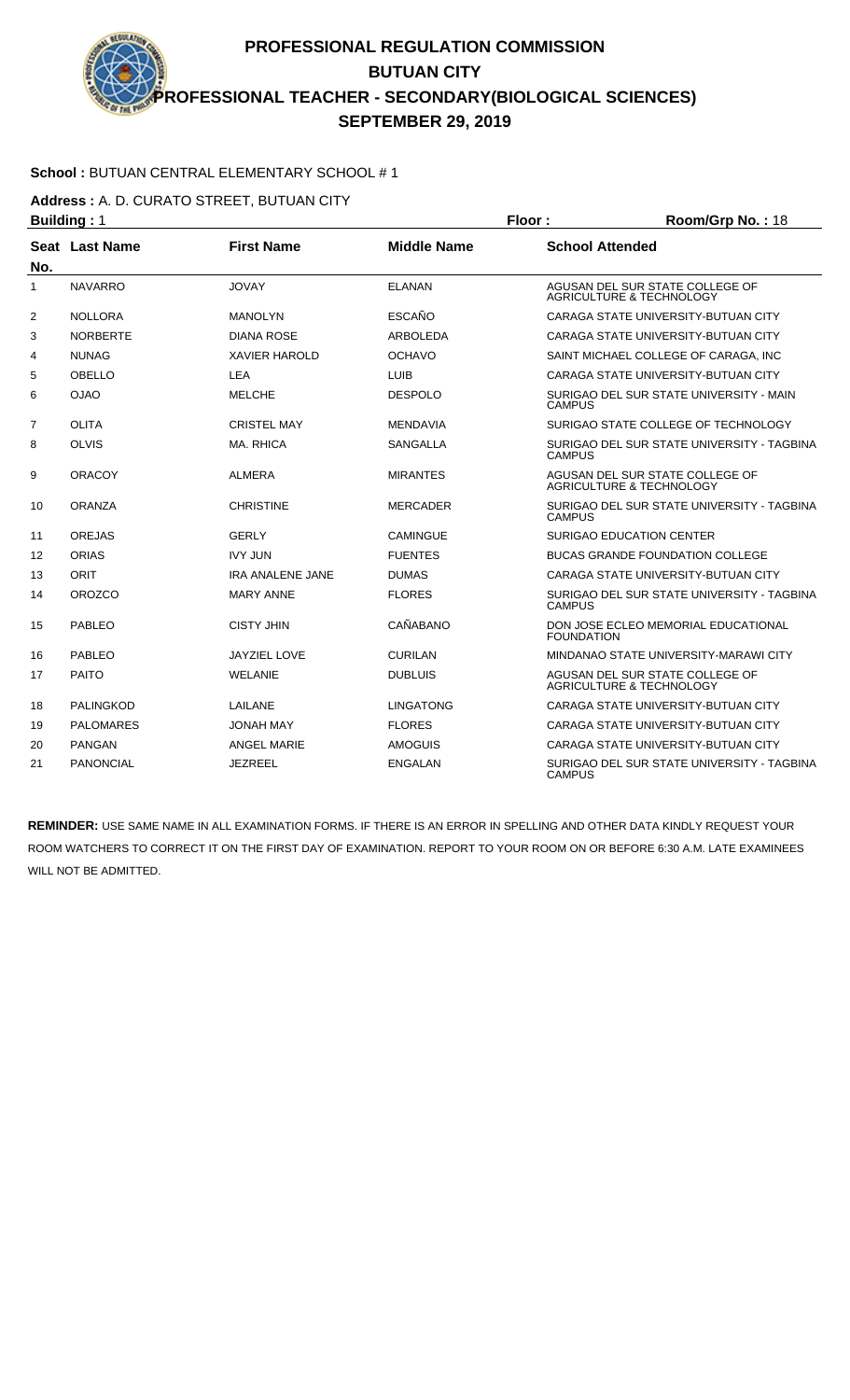### **School :** BUTUAN CENTRAL ELEMENTARY SCHOOL # 1

**Address :** A. D. CURATO STREET, BUTUAN CITY

|     | <b>Building: 1</b> |                      |                    | Floor:                  | Room/Grp No.: 19                                                       |
|-----|--------------------|----------------------|--------------------|-------------------------|------------------------------------------------------------------------|
| No. | Seat Last Name     | <b>First Name</b>    | <b>Middle Name</b> | <b>School Attended</b>  |                                                                        |
| 1   | <b>PARNES</b>      | <b>MARICEL</b>       | <b>LIGAN</b>       | <b>CAMPUS</b>           | SURIGAO DEL SUR STATE UNIVERSITY - LIANGA                              |
| 2   | <b>PASANTING</b>   | <b>EVA LYNN</b>      | <b>CULLANTES</b>   | COLL)                   | FATHER SATURNINO URIOS UNIVERSITY (URIOS                               |
| 3   | <b>PASTOLERO</b>   | <b>MARIA RUTH</b>    | <b>HANDUGAN</b>    | <b>MIGUEL CAMPUS</b>    | SURIGAO DEL SUR STATE UNIVERSITY - SAN                                 |
| 4   | <b>PATAYON</b>     | <b>JOAN</b>          | <b>MANTILLA</b>    | <b>AGUSAN DEL NORTE</b> | CARAGA STATE UNIVERSITY-CABADBARAN,                                    |
| 5   | <b>PECSON</b>      | <b>ALVEN NESTOR</b>  | PEREZ              |                         | CARAGA STATE UNIVERSITY-BUTUAN CITY                                    |
| 6   | PEDRABLANCA        | <b>STEPHANIE</b>     | <b>JANDAYAN</b>    |                         | CARAGA STATE UNIVERSITY-BUTUAN CITY                                    |
| 7   | <b>PELIGRO</b>     | JESSIE REY           | <b>MOLDEZ</b>      |                         | <b>SURIGAO EDUCATION CENTER</b>                                        |
| 8   | <b>PENASO</b>      | <b>FLOREELIZ</b>     | <b>GESTA</b>       |                         | <b>SURIGAO EDUCATION CENTER</b>                                        |
| 9   | <b>PERNITEZ</b>    | <b>CHARLIE SHEEN</b> | <b>MARTINEZ</b>    | <b>CAMPUS</b>           | SURIGAO DEL SUR STATE UNIVERSITY - MAIN                                |
| 10  | <b>PINEDA</b>      | <b>GINA MAE</b>      | <b>AGOHAYON</b>    | <b>CAMPUS</b>           | SURIGAO DEL SUR STATE UNIVERSITY - LIANGA                              |
| 11  | <b>PINOCYAHAN</b>  | <b>MARGIE</b>        | PAÑABE             |                         | AGUSAN DEL SUR STATE COLLEGE OF<br><b>AGRICULTURE &amp; TECHNOLOGY</b> |
| 12  | <b>PIZARRAS</b>    | <b>LETECIA</b>       | LIGAN              | <b>CAMPUS</b>           | SURIGAO DEL SUR STATE UNIVERSITY - LIANGA                              |
| 13  | <b>PLATIL</b>      | <b>WINNIEY</b>       | <b>CUIZON</b>      |                         | <b>SURIGAO EDUCATION CENTER</b>                                        |
| 14  | <b>PLAZA</b>       | <b>MELCHIE</b>       | CANOY              |                         | HOLY CHILD COLLEGE OF BUTUAN                                           |
| 15  | <b>POBE</b>        | <b>ALYSSA</b>        | <b>DOLIGOL</b>     |                         | SURIGAO STATE COLLEGE OF TECHNOLOGY                                    |
| 16  | <b>POJAS</b>       | <b>CONNABERT</b>     | <b>DACERA</b>      | COLL)                   | FATHER SATURNINO URIOS UNIVERSITY (URIOS                               |
| 17  | <b>POLONGASA</b>   | <b>JACKIE LOU</b>    | <b>MOSQUERA</b>    |                         | CARAGA STATE UNIVERSITY-BUTUAN CITY                                    |
| 18  | PRADAS JR.         | LANDIE               | <b>PLAZA</b>       | <b>CANTILAN CAMPUS</b>  | SURIGAO DEL SUR STATE UNIVERSITY -                                     |
| 19  | <b>PROLLO</b>      | MARYJANE             | <b>BEDAN</b>       |                         | CARAGA STATE UNIVERSITY-BUTUAN CITY                                    |
| 20  | <b>PUGAHAN</b>     | <b>MELISSA ANN</b>   | <b>SILDO</b>       | SCH. OF NRSNG.)         | BUTUAN DOCTORS COLLEGE (BUTUAN DR. HSP.                                |
| 21  | <b>PUGOSA</b>      | SORIEL               | <b>LIPAR</b>       | <b>CAMPUS</b>           | SURIGAO DEL SUR STATE UNIVERSITY - TAGBINA                             |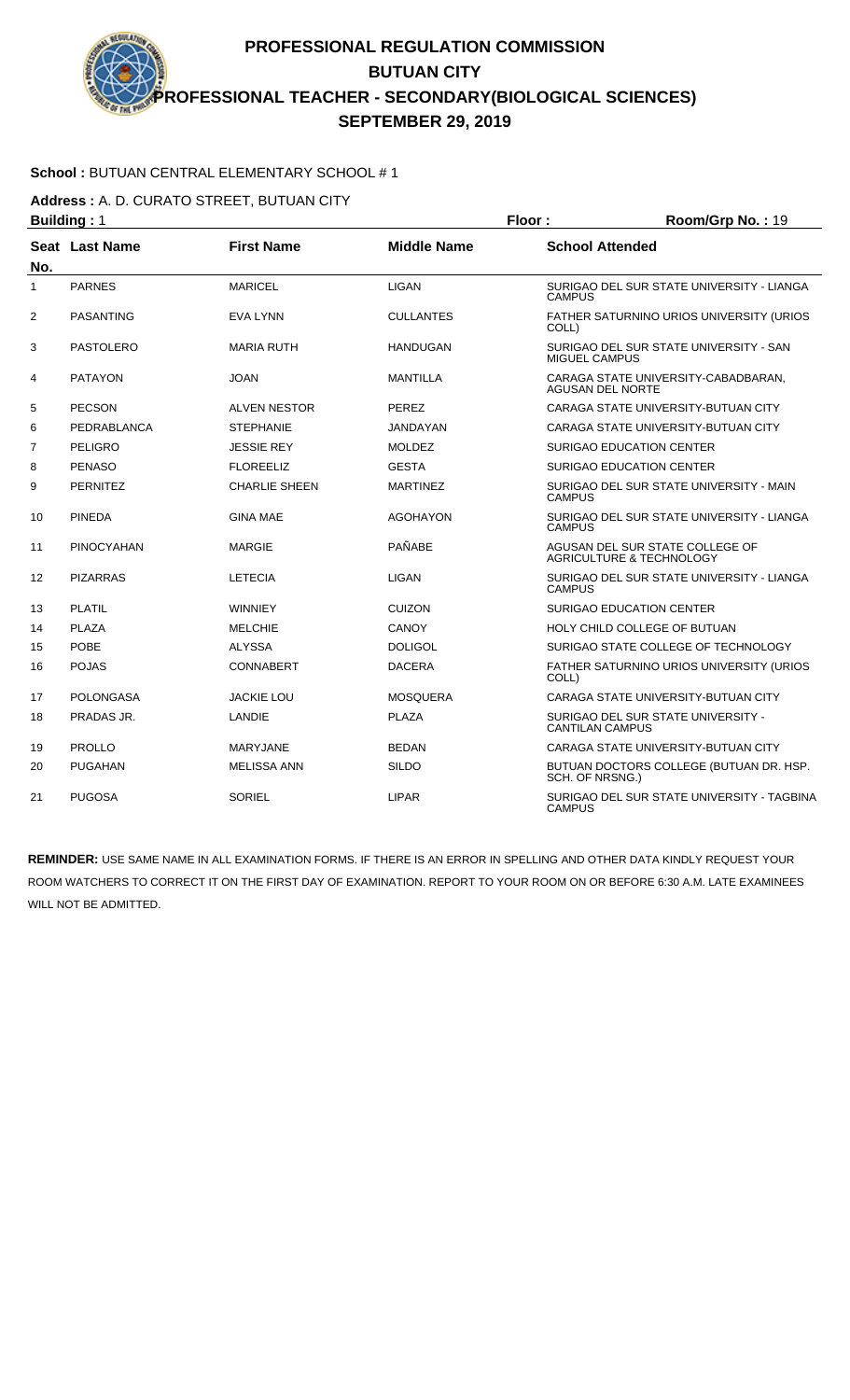### **School :** BUTUAN CENTRAL ELEMENTARY SCHOOL # 1

**Address :** A. D. CURATO STREET, BUTUAN CITY

|              | <b>Building: 1</b> |                        |                    | Floor:<br>Room/Grp No.: 20 |                                                                        |
|--------------|--------------------|------------------------|--------------------|----------------------------|------------------------------------------------------------------------|
| No.          | Seat Last Name     | <b>First Name</b>      | <b>Middle Name</b> | <b>School Attended</b>     |                                                                        |
| $\mathbf{1}$ | <b>PULGA</b>       | <b>HANNAH</b>          | <b>AURESTILA</b>   |                            | AGUSAN DEL SUR STATE COLLEGE OF<br><b>AGRICULTURE &amp; TECHNOLOGY</b> |
| 2            | PUNZALAN           | <b>JAY MARK</b>        | <b>RAFIL</b>       |                            | CARAGA STATE UNIVERSITY-BUTUAN CITY                                    |
| 3            | <b>PUROL</b>       | <b>ALONA</b>           | <b>TELIWIK</b>     | <b>CAMPUS</b>              | SURIGAO DEL SUR STATE UNIVERSITY - TAGBINA                             |
| 4            | QUEVEDO            | <b>RATCHEL</b>         | <b>PINGOL</b>      | <b>CAMPUS</b>              | SURIGAO DEL SUR STATE UNIVERSITY - LIANGA                              |
| 5            | QUICAY             | <b>CHRISTINE KEITH</b> | <b>VIRTUDAZO</b>   | <b>CANTILAN CAMPUS</b>     | SURIGAO DEL SUR STATE UNIVERSITY -                                     |
| 6            | QUILARIO           | <b>KENNETH JAN</b>     | <b>MORALDE</b>     |                            | AGUSAN DEL SUR STATE COLLEGE OF<br><b>AGRICULTURE &amp; TECHNOLOGY</b> |
| 7            | QUILATON           | MA. ROSE MAY           | <b>MANGINSAY</b>   |                            | CARAGA STATE UNIVERSITY-BUTUAN CITY                                    |
| 8            | QUIÑO              | <b>JEIEL LOVE</b>      | <b>SUMAYLO</b>     | <b>CAMPUS</b>              | SURIGAO DEL SUR STATE UNIVERSITY - TAGBINA                             |
| 9            | QUIÑONES           | <b>DAVEN REY</b>       | <b>CUBILLAN</b>    | <b>CANTILAN CAMPUS</b>     | SURIGAO DEL SUR STATE UNIVERSITY -                                     |
| 10           | QUIÑONEZ           | <b>KEVIN</b>           | <b>CRISMAS</b>     | <b>CAMPUS</b>              | SURIGAO DEL SUR STATE UNIVERSITY - MAIN                                |
| 11           | <b>RAMA</b>        | <b>BONNAVILLA</b>      | <b>PONTE</b>       | COLL)                      | FATHER SATURNINO URIOS UNIVERSITY (URIOS                               |
| 12           | <b>RAMOS</b>       | <b>JONALIE</b>         | <b>CABAS</b>       |                            | SURIGAO STATE COLLEGE OF TECHNOLOGY                                    |
| 13           | RANARIO            | <b>CATHLYN</b>         | ORIEL              | <b>CAMPUS</b>              | SURIGAO DEL SUR STATE UNIVERSITY - TAGBINA                             |
| 14           | <b>RANIEL</b>      | ANGELINE               | <b>ONTUA</b>       | <b>CAMPUS</b>              | SURIGAO DEL SUR STATE UNIVERSITY - LIANGA                              |
| 15           | <b>RAZ</b>         | <b>JULIANNE</b>        | <b>TRINIDAD</b>    | <b>CAMPUS</b>              | SURIGAO DEL SUR STATE UNIVERSITY - MAIN                                |
| 16           | <b>REGLOS</b>      | <b>GLORIA</b>          | <b>VALEROSO</b>    |                            | CARAGA STATE UNIVERSITY-BUTUAN CITY                                    |
| 17           | <b>REMILLETE</b>   | <b>VIVIAN</b>          | <b>ROBLES</b>      |                            | SOUTHERN MARAMAG COLLEGES                                              |
| 18           | <b>REYA</b>        | <b>LAURENCE DIAN</b>   | <b>PANTERILLA</b>  |                            | AGUSAN DEL SUR STATE COLLEGE OF<br>AGRICULTURE & TECHNOLOGY            |
| 19           | <b>RIVAS</b>       | <b>MELANIE</b>         | <b>PLAZA</b>       | <b>CAMPUS</b>              | SURIGAO DEL SUR STATE UNIVERSITY - LIANGA                              |
| 20           | <b>ROBILLOS</b>    | LENIE                  | LAMELA             | <b>CAMPUS</b>              | SURIGAO DEL SUR STATE UNIVERSITY - LIANGA                              |
| 21           | <b>RODRIGO</b>     | <b>RICHARD</b>         | <b>DANILA</b>      |                            | CENTRO ESCOLAR UNIVERSITY-MANILA                                       |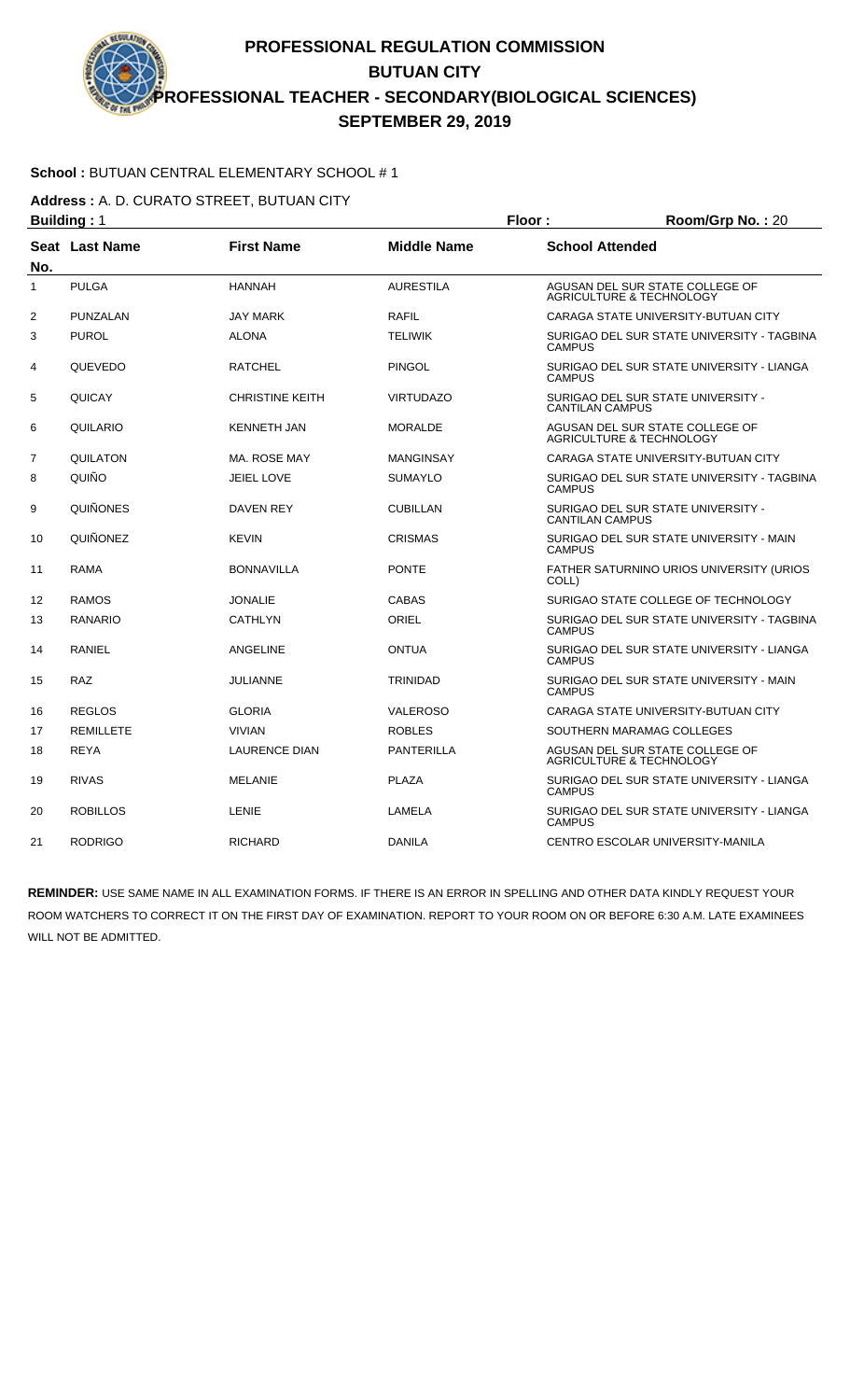### **School :** BUTUAN CENTRAL ELEMENTARY SCHOOL # 1

**Address :** A. D. CURATO STREET, BUTUAN CITY

|              | <b>Building: 1</b> |                       |                    | Floor:                 | Room/Grp No.: 21                                            |
|--------------|--------------------|-----------------------|--------------------|------------------------|-------------------------------------------------------------|
| No.          | Seat Last Name     | <b>First Name</b>     | <b>Middle Name</b> | <b>School Attended</b> |                                                             |
| $\mathbf{1}$ | <b>ROGADOR</b>     | <b>KRIS</b>           | QUIÑO              |                        | SAINT PAUL UNIVERSITY-SURIGAO                               |
| 2            | <b>ROMANO</b>      | <b>JANINE</b>         | <b>DOMINOS</b>     |                        | SURIGAO STATE COLLEGE OF TECHNOLOGY                         |
| 3            | <b>RONQUILLO</b>   | RACHEL JEAN           | <b>LACERNA</b>     | <b>CAMPUS</b>          | SURIGAO DEL SUR STATE UNIVERSITY - LIANGA                   |
| 4            | <b>ROSALES</b>     | <b>JORDA</b>          |                    |                        | CARAGA STATE UNIVERSITY-BUTUAN CITY                         |
| 5            | <b>ROZ</b>         | <b>JEANETTE MARIE</b> | <b>ADOBO</b>       |                        | SAINT THERESA COLLEGE-TANDAG                                |
| 6            | <b>RUALES</b>      | <b>DIANNA JEANE</b>   | <b>GELACIO</b>     |                        | CARAGA STATE UNIVERSITY-BUTUAN CITY                         |
| 7            | <b>RUAYA</b>       | <b>CHARLENE MAE</b>   | <b>RIVAS</b>       |                        | SURIGAO STATE COLLEGE OF TECHNOLOGY                         |
| 8            | <b>RUAZA</b>       | CONE                  | <b>ELLORICO</b>    | <b>CANTILAN CAMPUS</b> | SURIGAO DEL SUR STATE UNIVERSITY -                          |
| 9            | <b>RUSEL</b>       | <b>JAMIL</b>          |                    |                        | AGUSAN DEL SUR STATE COLLEGE OF<br>AGRICULTURE & TECHNOLOGY |
| 10           | <b>SAGUBAY</b>     | <b>MARITESS</b>       | <b>AGUILON</b>     |                        | AGUSAN DEL SUR STATE COLLEGE OF<br>AGRICULTURE & TECHNOLOGY |
| 11           | <b>SAGUISA</b>     | <b>JENEVIE</b>        | <b>ANGOB</b>       | <b>CAMPUS</b>          | SURIGAO DEL SUR STATE UNIVERSITY - LIANGA                   |
| 12           | <b>SALANATIN</b>   | <b>CLYDE</b>          | <b>ASION</b>       |                        | SAN PEDRO COLLEGE-DAVAO CITY                                |
| 13           | <b>SALDUA</b>      | JAYNIEL               | <b>OCHO</b>        |                        | CARAGA STATE UNIVERSITY-BUTUAN CITY                         |
| 14           | SALDUA             | <b>MARIA LIZA</b>     | <b>ABRINICA</b>    | <b>CAMPUS</b>          | SURIGAO DEL SUR STATE UNIVERSITY - LIANGA                   |
| 15           | <b>SALEM</b>       | <b>MELANIE</b>        | ORILLO             |                        | SURIGAO STATE COLLEGE OF TECHNOLOGY                         |
| 16           | <b>SALINAS</b>     | <b>KRISHELFITZ</b>    | <b>TOMALON</b>     | <b>CITY</b>            | SALAZAR INSTITUTE OF TECHNOLOGY-CEBU                        |
| 17           | <b>SALUBRE</b>     | <b>SHARMINE</b>       | LANDERO            |                        | SURIGAO STATE COLLEGE OF TECHNOLOGY                         |
| 18           | <b>SALVADOR</b>    | <b>JENELYN</b>        | <b>SILVOSA</b>     |                        | SAN PEDRO COLLEGE-DAVAO CITY                                |
| 19           | SALVALEON          | SHEILA MAE            | <b>NAMOC</b>       |                        | CARAGA STATE UNIVERSITY-BUTUAN CITY                         |
| 20           | SAMPUANG           | <b>JONALYN</b>        | <b>RAFOLS</b>      |                        | SURIGAO STATE COLLEGE OF TECHNOLOGY                         |
| 21           | <b>SANVICTORES</b> | <b>JHONRIE</b>        | <b>AMPOON</b>      | <b>CAMPUS</b>          | SURIGAO DEL SUR STATE UNIVERSITY - TAGBINA                  |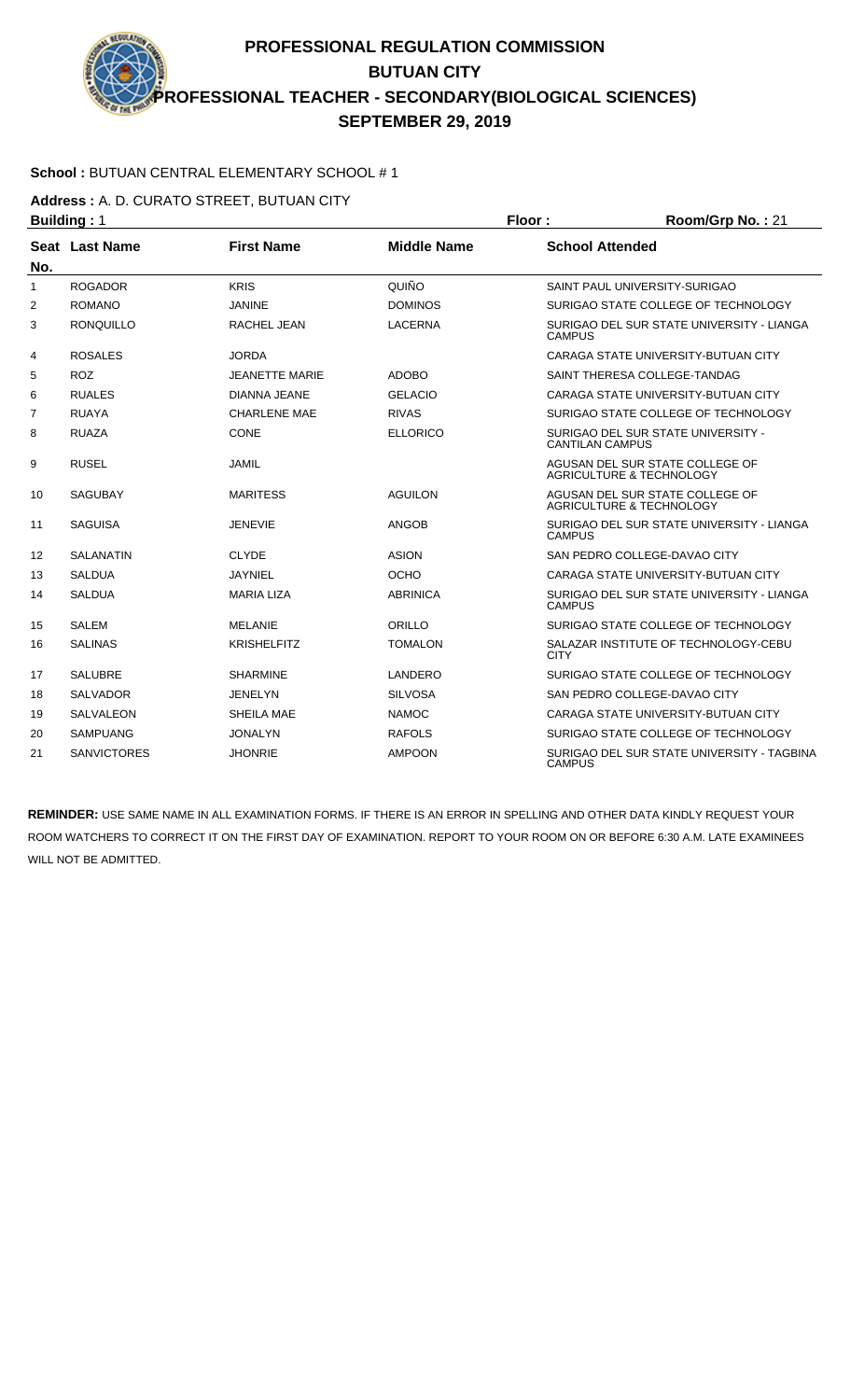### **School :** BUTUAN CENTRAL ELEMENTARY SCHOOL # 1

**Address :** A. D. CURATO STREET, BUTUAN CITY

|                | <b>Building: 1</b> |                           |                    | Floor:                   | Room/Grp No.: 22                           |
|----------------|--------------------|---------------------------|--------------------|--------------------------|--------------------------------------------|
| No.            | Seat Last Name     | <b>First Name</b>         | <b>Middle Name</b> | <b>School Attended</b>   |                                            |
| $\mathbf{1}$   | <b>SARINO</b>      | <b>IRENE</b>              | <b>PENERA</b>      |                          | SURIGAO STATE COLLEGE OF TECHNOLOGY        |
| 2              | <b>SARMEN</b>      | <b>ALDWIN</b>             | YAMSON             | <b>CAMPUS</b>            | SURIGAO DEL SUR STATE UNIVERSITY - LIANGA  |
| 3              | <b>SAYON</b>       | <b>MARY ROSE</b>          | PERIL              | <b>CAMPUS</b>            | SURIGAO DEL SUR STATE UNIVERSITY - LIANGA  |
| 4              | <b>SEMBRANO</b>    | <b>BEN MAC JAMES</b>      | QUERIDO            |                          | MINDANAO MEDICAL FOUNDATION COLLEGE        |
| 5              | <b>SEMINE</b>      | <b>EDEN</b>               | <b>PATAJO</b>      |                          | CAMIGUIN POLYTECHNIC STATE COLLEGE         |
| 6              | <b>SENARPIDA</b>   | <b>ARCHIELYN</b>          | <b>TAGAYLO</b>     | <b>CAMPUS</b>            | SURIGAO DEL SUR STATE UNIVERSITY - LIANGA  |
| $\overline{7}$ | <b>SERRANO</b>     | <b>MARIA THERESA</b>      | <b>MONGADO</b>     |                          | NORTHERN MINDANAO COLLEGE                  |
| 8              | <b>SERRANO</b>     | <b>RECIL</b>              | <b>ESTAREJA</b>    |                          | CARAGA STATE UNIVERSITY-BUTUAN CITY        |
| 9              | <b>SERVILLON</b>   | <b>REY DIANE</b>          | <b>GUINDULMAN</b>  |                          | SAINT MICHAEL COLLEGE OF CARAGA. INC       |
| 10             | <b>SILLO</b>       | <b>BANJIE</b>             | <b>PROCHINA</b>    |                          | CARAGA STATE UNIVERSITY-BUTUAN CITY        |
| 11             | <b>SOLANIA</b>     | <b>CHENNIE</b>            | <b>LAGUMBAY</b>    |                          | CARAGA STATE UNIVERSITY-BUTUAN CITY        |
| 12             | <b>SOLANTE</b>     | <b>NINER</b>              | <b>LUCAÑAS</b>     |                          | CARAGA STATE UNIVERSITY-BUTUAN CITY        |
| 13             | <b>SOLLOSO</b>     | <b>LOVELY MAE</b>         | <b>ALIPAYO</b>     | <b>CAMPUS</b>            | SURIGAO DEL SUR STATE UNIVERSITY - TAGBINA |
| 14             | <b>SOLTERAS</b>    | <b>RONALD</b>             | <b>HUMANGIT</b>    | <b>HINUNANGAN CAMPUS</b> | SOUTHERN LEYTE STATE UNIVERSITY (SLSCST) - |
| 15             | <b>SUAL</b>        | <b>EDDIEMARK</b>          | <b>DERIGAY</b>     | <b>CANTILAN CAMPUS</b>   | SURIGAO DEL SUR STATE UNIVERSITY -         |
| 16             | <b>SUAL</b>        | SHEANA MAE                | <b>ARPILLEDA</b>   | <b>CANTILAN CAMPUS</b>   | SURIGAO DEL SUR STATE UNIVERSITY -         |
| 17             | <b>SUAREZ</b>      | <b>BRIDGETTE MARIANNE</b> | <b>TAGUIAN</b>     | <b>CAMPUS</b>            | SURIGAO DEL SUR STATE UNIVERSITY - MAIN    |
| 18             | <b>SUMABAT</b>     | <b>JECEL</b>              | <b>CODASTE</b>     |                          | CARAGA STATE UNIVERSITY-BUTUAN CITY        |
| 19             | <b>SUMAYANG</b>    | <b>JOSIE</b>              | <b>ALAYON</b>      | <b>FOUNDATION</b>        | DON JOSE ECLEO MEMORIAL EDUCATIONAL        |
| 20             | <b>TABADA</b>      | <b>IRIS</b>               | <b>DEIPARINE</b>   | AGUSAN COLLEGES          |                                            |
| 21             | <b>TABALE</b>      | <b>CLEMIE</b>             | <b>SERNA</b>       | <b>CAMPUS</b>            | SURIGAO DEL SUR STATE UNIVERSITY - TAGBINA |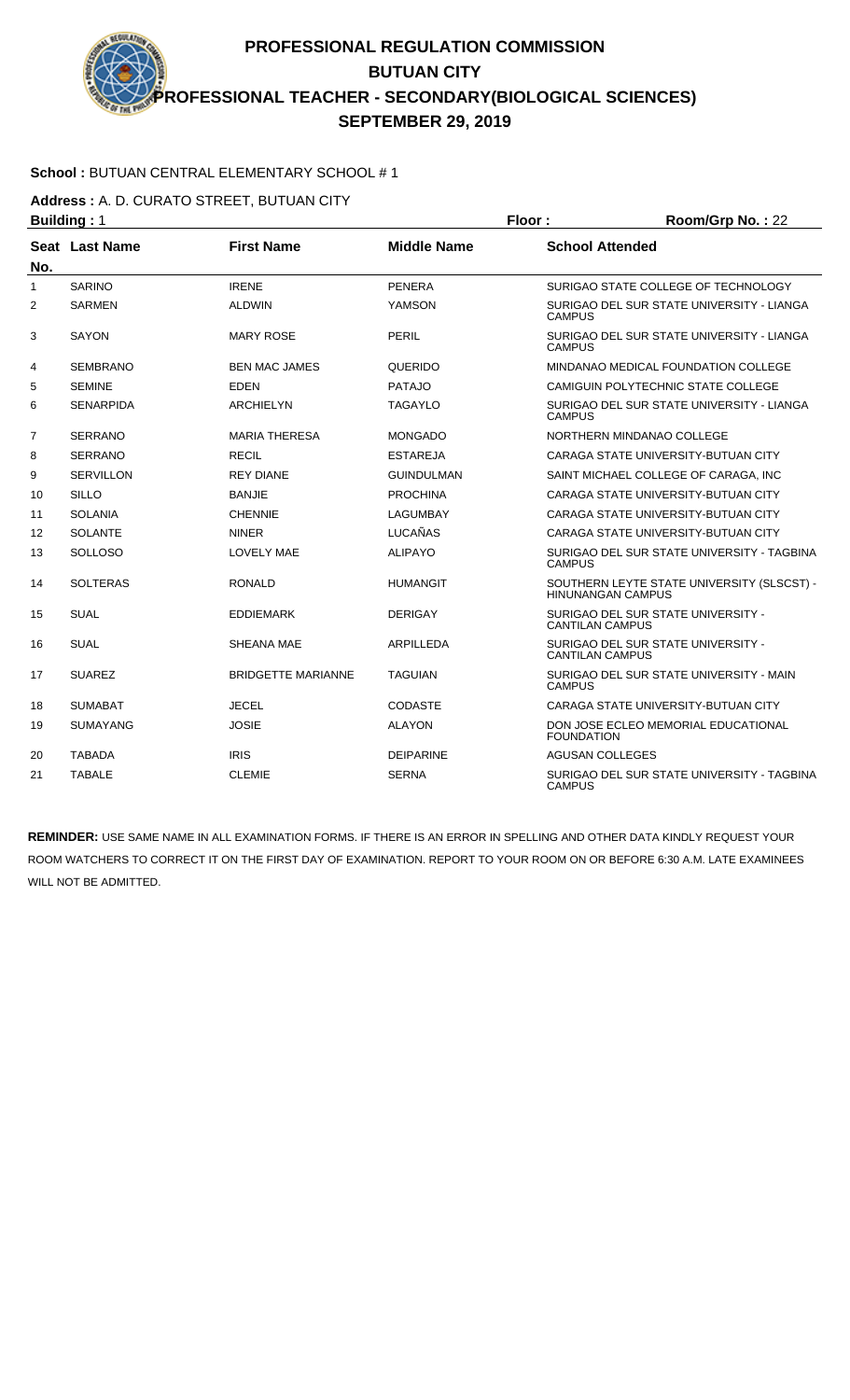### **School :** BUTUAN CENTRAL ELEMENTARY SCHOOL # 1

**Address :** A. D. CURATO STREET, BUTUAN CITY

|                | <b>Building: 1</b> |                         |                    | Floor:                 | Room/Grp No.: 23                                                       |
|----------------|--------------------|-------------------------|--------------------|------------------------|------------------------------------------------------------------------|
| No.            | Seat Last Name     | <b>First Name</b>       | <b>Middle Name</b> | <b>School Attended</b> |                                                                        |
| 1              | <b>TABANGAN</b>    | JUSIAH MAE              | <b>JANOLINO</b>    |                        | CARAGA STATE UNIVERSITY-BUTUAN CITY                                    |
| 2              | <b>TABANGCORA</b>  | <b>NORAINE PRINCESS</b> | <b>GONGOB</b>      |                        | SAN PEDRO COLLEGE-DAVAO CITY                                           |
| 3              | <b>TABORADA</b>    | <b>RIZA</b>             |                    |                        | SURIGAO STATE COLLEGE OF TECHNOLOGY                                    |
| 4              | <b>TABUAN</b>      | <b>MC JENS</b>          | <b>ESPINOSA</b>    |                        | SOUTHWESTERN UNIVERSITY                                                |
| 5              | <b>TALIQUIG</b>    | <b>ARIES</b>            | <b>TEMPLO</b>      |                        | AGUSAN DEL SUR STATE COLLEGE OF<br><b>AGRICULTURE &amp; TECHNOLOGY</b> |
| 6              | <b>TAMAYO</b>      | JESSA MAY               | <b>SAGURAN</b>     | COLL)                  | FATHER SATURNINO URIOS UNIVERSITY (URIOS                               |
| $\overline{7}$ | <b>TAOTAO</b>      | <b>ROCELYN</b>          | <b>LABANDIA</b>    | <b>CAMPUS</b>          | SURIGAO DEL SUR STATE UNIVERSITY - TAGBINA                             |
| 8              | <b>TAYCO</b>       | JINAFE                  | <b>GALVE</b>       | <b>TECHNOLOGY</b>      | SIARGAO NATIONAL COLLEGE OF SCIENCE &                                  |
| 9              | <b>TEJANO</b>      | <b>OLIGARIO JR</b>      | <b>DALOGDOG</b>    |                        | SAINT THERESA COLLEGE-TANDAG                                           |
| 10             | <b>TEJANO</b>      | <b>SHARON</b>           | <b>SALGADO</b>     | <b>CAMPUS</b>          | SURIGAO DEL SUR STATE UNIVERSITY - TAGBINA                             |
| 11             | <b>TELLEROS</b>    | <b>DOMINICO</b>         | <b>GONZALEZ</b>    |                        | AGUSAN DEL SUR STATE COLLEGE OF<br><b>AGRICULTURE &amp; TECHNOLOGY</b> |
| 12             | <b>TEMARIO</b>     | <b>REYJAY</b>           | <b>URBINA</b>      |                        | CARAGA STATE UNIVERSITY-BUTUAN CITY                                    |
| 13             | <b>TEMARIO</b>     | ROSANNA MAE             | <b>ARGUILLES</b>   |                        | CARAGA STATE UNIVERSITY-BUTUAN CITY                                    |
| 14             | <b>TEPAN</b>       | <b>JAY</b>              | <b>ENCISO</b>      |                        | CARAGA STATE UNIVERSITY-BUTUAN CITY                                    |
| 15             | <b>TEVES</b>       | <b>JONNALYN</b>         | TABAYAG            | <b>CAMPUS</b>          | SURIGAO DEL SUR STATE UNIVERSITY - TAGBINA                             |
| 16             | <b>TIVIS</b>       | <b>LOIDA</b>            | <b>CENABRE</b>     |                        | CARAGA STATE UNIVERSITY-BUTUAN CITY                                    |
| 17             | <b>TOMO</b>        | <b>DAYLEN</b>           | <b>TICMON</b>      |                        | SURIGAO STATE COLLEGE OF TECHNOLOGY                                    |
| 18             | <b>TORRALBA</b>    | <b>LORENA</b>           | CAGO               |                        | MATS COLLEGE OF TECHNOLOGY                                             |
| 19             | <b>TORTOGO</b>     | <b>IMY</b>              | <b>CAPAPAS</b>     | <b>CAMPUS</b>          | SURIGAO DEL SUR STATE UNIVERSITY - LIANGA                              |
| 20             | <b>TRANGIA</b>     | <b>REGINE</b>           | <b>SEDANO</b>      | <b>CAMPUS</b>          | SURIGAO DEL SUR STATE UNIVERSITY - TAGBINA                             |
| 21             | <b>TUMANDA</b>     | <b>MELKY</b>            | <b>CORTON</b>      | <b>CAMPUS</b>          | SURIGAO DEL SUR STATE UNIVERSITY - TAGBINA                             |